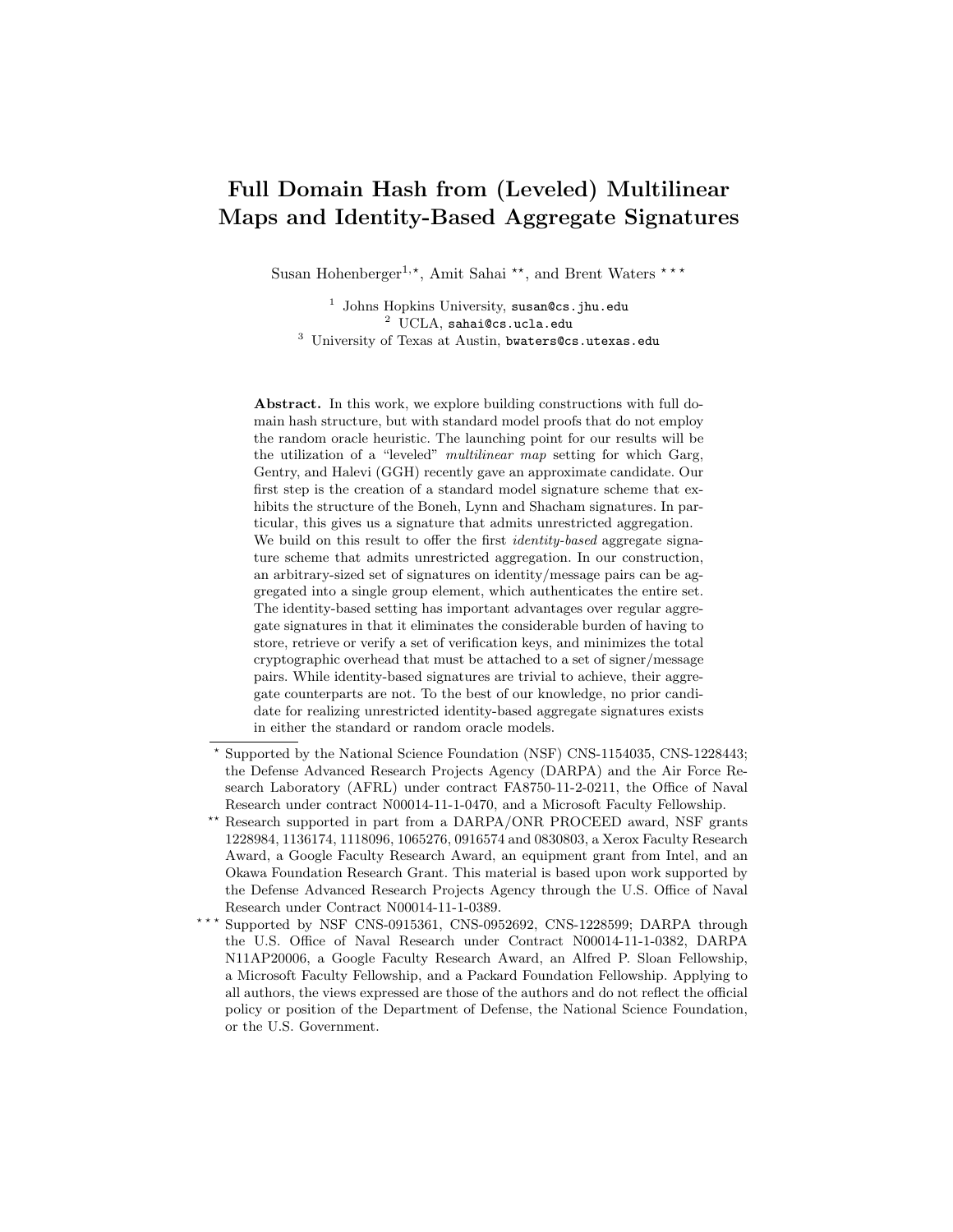A key technical idea underlying these results is the realization of a hash function with a Naor-Reingold-type structure that is publicly computable using repeated application of the multilinear map. We present our results in a generic "leveled" multilinear map setting and then show how they can be translated to the GGH graded algebras analogue of multilinear maps.

# 1 Introduction

Applying a full domain hash is a common technique in cryptography where a hash function, modeled as a random oracle, is used to hash a string into a set. Originally, the concept referred to a signature scheme where one hashed into the range of a trapdoor permutation [3]. Subsequently, full domain hash has been treated as a more general concept and applied in bilinear map cryptography where typically a hash function  $H: \{0,1\}^* \to \mathbb{G}$  is used to hash a string into a bilinear group. (We note that multiple early works [9, 11, 10] employ this terminology.) Pairing-based applications of Full Domain Hash include: the original Boneh-Franklin [9], short and aggregate signatures [11, 10], Hierarchical Identity-Based Encryption [23], and decentralized Attribute-Based Encryption [26]. Typically, proofs of such schemes will use the random oracle heuristic to "program" the output of the hash function in a certain way for which there is no known standard model equivalent (see [24]).

Given that there are well-known issues with random oracle instantiability in general [14] and problems with Full Domain Hash in particular [18, 17], there has been a push to find standard model realizations of these applications. These endeavors have been successful in several applications such as signatures [8, 36] and (Hierarchical) Identity-Based Encryption [15, 6, 7, 36, 21, 37]. Despite this progress, the current state is not entirely satisfactory on two fronts. First, each of the standard model examples given above created new cryptographic constructions with fundamentally different structure than the original Full Domain Hash construction. While creating a new structure is a completely valid and novel approach, that path does not necessarily lend insight or further understanding of the original constructions.

Second, there are important applications of the Full Domain Hash method where implementing such a hash using a random oracle introduces significant limitations in the applicability of the Full Domain Hash method. One example concerns aggregate signature schemes and their identity-based counterparts.

An aggregate signature system is one in which a signature  $\sigma'$  on verification key/message pair  $(VK', M')$  can be combined with a signature  $\tilde{\sigma}$  on  $(VK, \tilde{M})$ producing a new signature  $\sigma$  on the set  $S = \{(\nabla \mathbf{K}', M'), (\tilde{\mathbf{V}}\mathbf{K}, \tilde{M})\}\$ . This process can be repeated indefinitely to aggregrate an arbitrary number of signatures together. Crucially, the size of  $\sigma$  should be independent of the number of signatures aggregated, although the description of the set  $S$  will grow. The ultimate goal, however, is to minimize the entire transmission size [31].

The need for a public-key infrastructure for verification keys is a major drawback of traditional public-key cryptography, and for this reason identity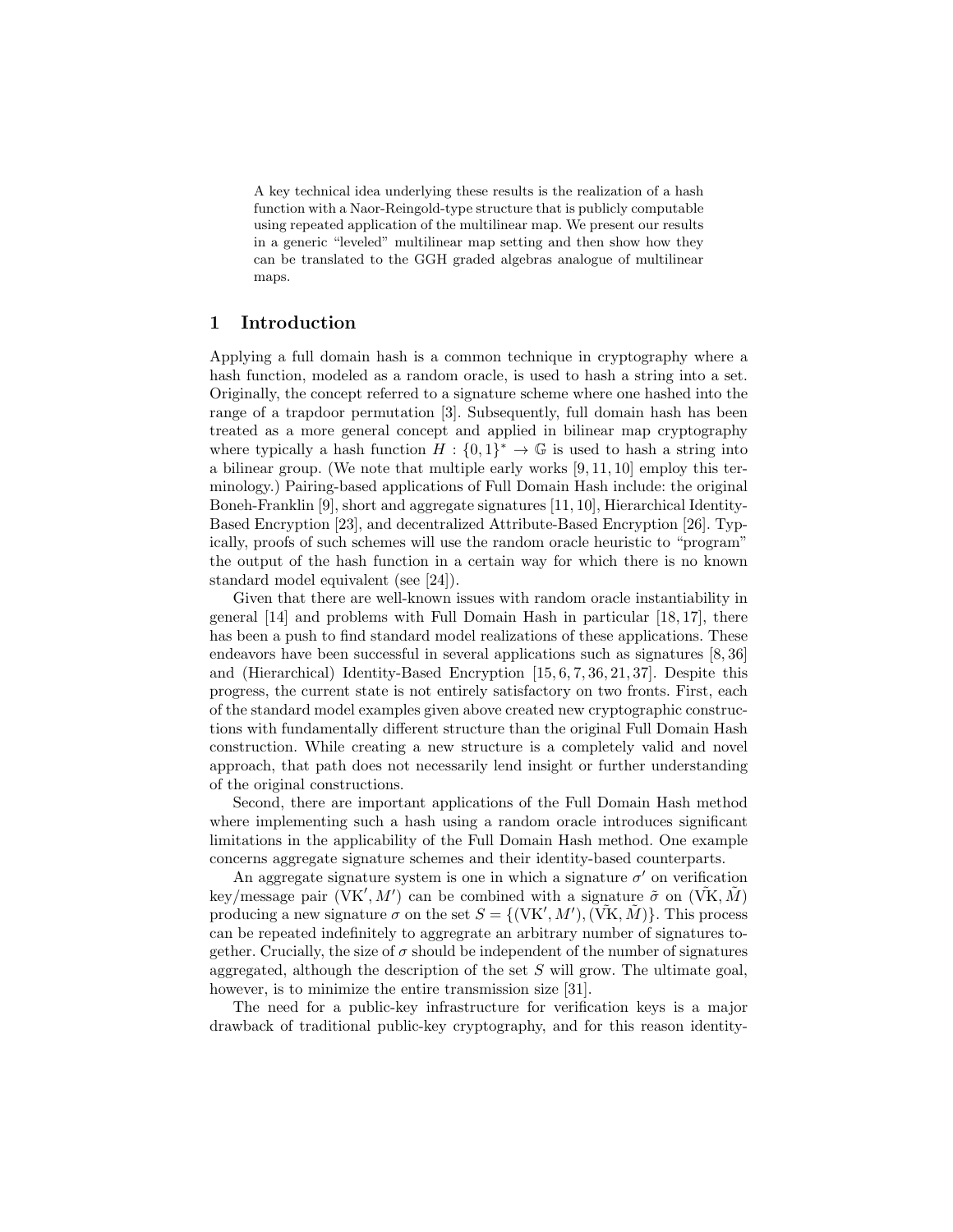based cryptography has flourished [35, 9]: In an identity-based aggregate signature scheme, verification keys like VK would be replaced with simple identity strings like  $\mathcal{I} =$  "harrypotter@hogwarts.edu". This offers a very meaningful savings for protocols such as BGPsec, which require routers to store, retrieve and verify certificates for over 36,000 public keys [16, 13]. We note that while identitybased signatures follow trivially from standard signatures, identity-based aggregate signatures are nontrivial (more on this below).

A decade ago, the Boneh, Gentry, Lynn and Shacham (BGLS) [10] aggregate signature scheme was built using the Full Domain Hash methodology. In the original vision of BGLS, aggregation could be performed by any third party on any number of signatures. The authors showed how the Boneh, Lynn and Shacham (BLS) [11] signatures (which are in turn comprised of Boneh-Franklin [9] private IBE keys) can be aggregated in this manner. The BLS construction uses a full domain hash and its security proof is in the random oracle model. However, even though the BGLS scheme was built upon the key mechanism for Boneh-Franklin Identity-Based Encryption, BGLS does not support identity-based aggregation. The Full Domain Hash in BGLS is realized using a random oracle, which destroys the structure that would be needed for identity-based aggregate signatures. To the best of our knowledge, no prior solution to identity-based aggregate signatures in either the standard or random oracle models exists. Prior work considered ID-based aggregates restricted to a common nonce [22] (e.g., where signatures can only be aggregated if they were created with the same nonce or time period) or sequential additions  $[5]$  (e.g., where a group of signers sequentially form an aggregate by each adding their own signature to the aggregate-so-far).

Our results in a nutshell. In this work, we give a new method for implementing the Full Domain Hash method using leveled multilinear maps, including the ones recently proposed by Garg, Gentry, and Halevi (GGH) [19]. We show how to use this method to implement aggregate signatures in the standard model in a way that naturally extends to give the first full solution to the problem of identity-based aggregate signatures (also in the standard model).

Prior work on standard model aggregate signatures. All previous work on achieving standard model aggregate signatures did so by departing fundamentally from the Full Domain Hash methodology.

Subsequently to BGLS [10], different standard model solutions were proposed, but with different restrictions on aggregation. These include: constructions [27] where the signatures must be sequentially added in by the signers, multisignatures [27] where aggregation can occur only for the same message  $M$ . or where aggregation is limited to signatures associated with the same nonce or time period [1].<sup>4</sup> These restrictions limit their practical applicability.

 $4$  We remark that these restrictions were considered in other works such as [33, 32, 29, 4, 28] prior to the standard model constructions cited above.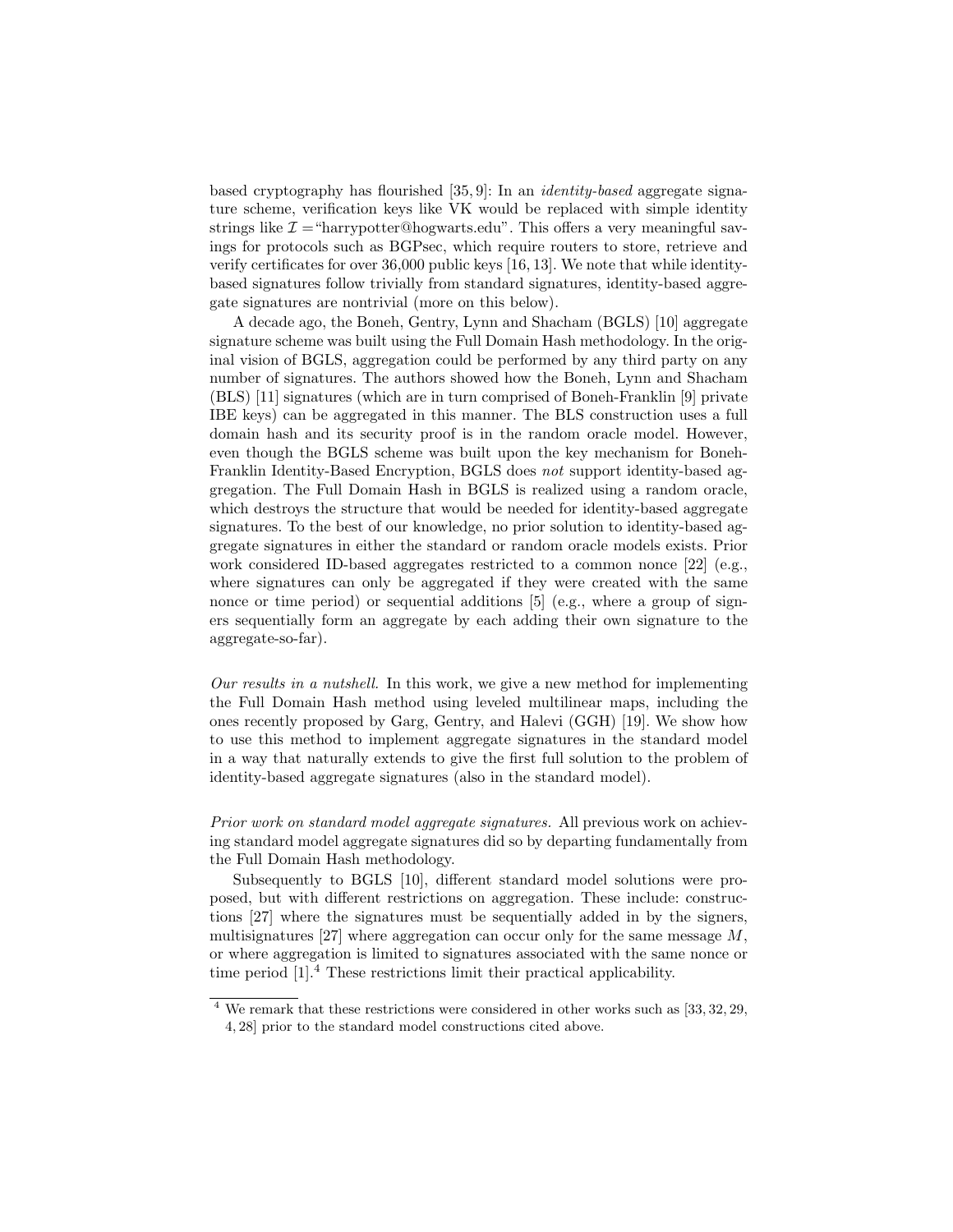In 2009, Rückert and Schröder [34] gave an intriguing vision on how multilinear maps might enable standard model constructions of aggregate signatures, also departing from the Full Domain Hash methodology. They did not discuss or achieve identity-based aggregate signatures. Their proposal came before the Garg, Gentry and Halevi [19] candidate and used the earlier Boneh-Silverberg [12] view of multilinear maps, where a k-linear map would allow the simultaneous multiplication of k source group elements into one target group element. The GGH candidate in contrast allows for encodings to exist on multiple levels and a pairing between an encoding on level i and one on level j gives an encoding on level  $i + j$  as long as  $i + j$  is less than or equal to some k. One drawback of the Rückert and Schröder construction is that the security proof requires access to an interactive (or oracle-type) assumption in order to answer the signature queries where the structure of the oracle output is essentially identical to the signatures required. This property seems to be tightly coupled with the modeling of a multilinear map as a one time multiplication. In contrast, we will exploit the leveling of the GGH abstraction to actually replace the hash function in a BLS-type structure and obtain proofs from non-interactive assumptions.

#### 1.1 Overview of our Aggregate Signature Constructions

We now overview the constructions and their security claims. To simplify the description of the main ideas, we describe the constructions here in terms of leveled multilinear maps. Later on, we give translations to the GGH framework.

The Base Construction. A trusted setup algorithm will take as input security parameter  $\lambda$  and message bit-length  $\ell$  and run a group generator  $\mathcal{G}(1^{\lambda}, k = \ell + 1)$ and outputs a sequence of groups  $\mathbb{G} = (\mathbb{G}_1, \ldots, \mathbb{G}_k)$  of prime order  $p^{\cdot 5}$ . The group sequence will have canonical generators  $g = g_1, g_2, \ldots, g_k$  along with a pairing operation that computes  $e(g_i^a, g_j^b) = g_{i+j}^{ab}$  for any  $a, b \in \mathbb{Z}_p$  and  $i + j \leq k$ . The setup algorithm will also choose  $A = (A_{1,0} = g^{a_{1,0}}, A_{1,1} = g^{a_{1,1}}), \ldots, (A_{\ell,0} = g^{(\ell)}),$  $g^{a_{\ell,0}}, A_{\ell,1} = g^{a_{\ell,1}}) \in \mathbb{G}_1^2$ . We define  $H: \{0,1\}^{\ell} \to \mathbb{G}_{k-1}$  as  $H(M) = g_{k-1}^{\prod_{i \in [1,\ell]} a_{i,m_i}}$ , where  $m_i$  are the bits of message  $M$ . The hash function hashes a message into the group  $\mathbb{G}_{k-1}$ . It exhibits a Naor-Reingold [30]-type structure and is publicly computable using repeated application of a multilinear map. Since a group element in  $\mathbb{G}_{k-1}$  has one pairing left, it intuitively reflects the bilinear map setting. In our scheme a private key contains a random exponent  $\alpha \in \mathbb{Z}_p$  and the corresponding verification key VK contains  $g^{\alpha}$ . A signature on a message M is computed as  $\sigma = H(M)^{\alpha}$  and verified by testing  $e(\sigma, g) \stackrel{?}{=} e(H(M), g^{\alpha})$ .

Stepping back, the structure of our scheme very closely resembles BLS signatures. For this reason it is possible to aggregate them in the BGLS fashion by simply multiplying two together. The size of an aggregate signature depends on the security parameter plus message length  $\ell$  (assuming the group representation size increases with  $k = \ell + 1$ , but is independent of the number of times

 $5$  In practice one will perform a CRHF of an arbitrary length message to  $\ell$  bits.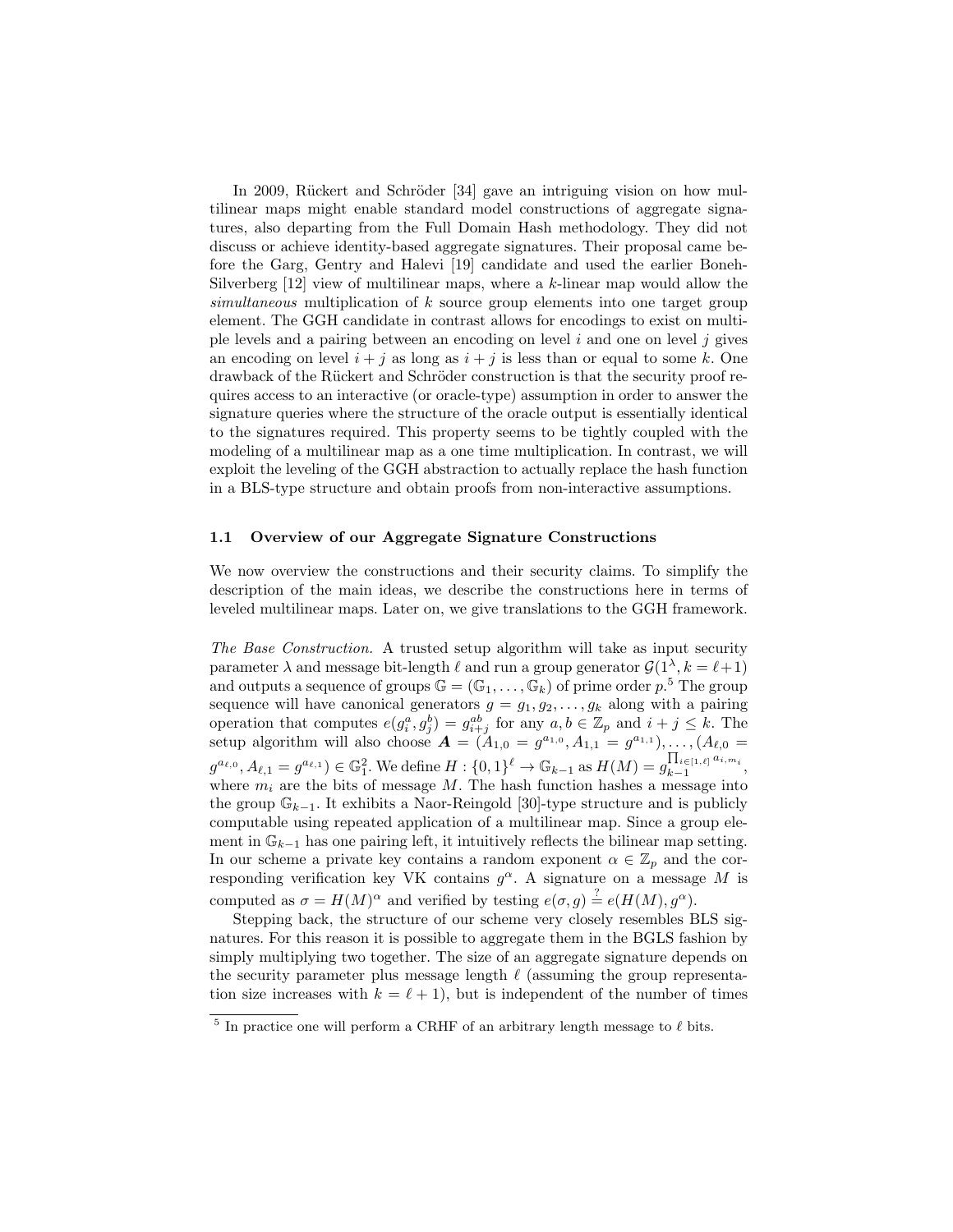aggregation is applied. Aggregation is unrestricted and can be done by any third party.

The Rückert and Schröder construction [34] also insightfully uses a Naor-Reingold type function for aggregation. A key distinction is that in the RS method there is a unique NR function for each signer and it is privately computed by each signer per each message/input. In our construction the Naor-Reingold function is computed as a *public* hash using the levels of the multilinear map. A signer simply multiplies in his secret exponent after computing the hash. Thus, this mimicks the BLS structure much more closely. One advantage of our structure is that the hash function can be derived from a single common reference string and then public keys are just a single group element. In addition, we will see that our structure is amenable to proofs under non-interactive assumptions and allow us to extend to the identity-based setting. In the aggregation setting, where bandwidth is at a premium, our smaller public keys and the ability to go identity-based is important.

Proofs of Security. We view our aggregate signatures as signatures on a multiset of message/verification key pairs for full generality. We prove security in a modular way as a two step process. First, we define a weaker "distinct message" variant of security that only considers an attacker successful if the aggregate forgery no two signers sign the same message. We then show how to transform any distinct message secure scheme into one with standard security. The transformation captures the BGLS idea (formalized by Bellare, Namprempre and Neven [2]) of hashing the public key plus message together. Using the transformation we can focus on designing proofs in the distinct message game. We first prove selective security under a natural analog of the CDH assumption we call the k-Multilinear Computational Diffie-Hellman (k-MCDH) assumption. We next show full (a.k.a., adaptive) security using a subexponentially secure version of the assumption. Finally, we show full security with only polynomial factors in the reduction using a non-interactive, but parameterized assumption.

Realizing Identity-Based Aggregation. The authority will run a setup algorithm that takes the message bit-length  $\ell$  and identity bit-length n. It runs a group generator  $\mathcal{G}(1^{\lambda}, k = \ell + n)$  and outputs a sequence of groups  $\mathbb{G} = (\mathbb{G}_1, \ldots, \mathbb{G}_k)$ of prime order p. It creates the parameters  $\bm{A}$  as in the prior scheme and  $\bm{B} =$  $(B_{1,0} = g^{b_{1,0}}, B_{1,1} = g^{b_{1,1}}), \ldots, (B_{n,0} = g^{b_{n,0}}, B_{n,1} = g^{b_{n,1}}) \in \mathbb{G}_1^2$ . We define  $H: \{0,1\}^n \times \{0,1\}^{\ell} \to \mathbb{G}_{k-1} \text{ as } H(\mathcal{I},M) = g_k^{(\prod_{i \in [1,n]} b_{i, \text{id}_i})(\prod_{i \in [1,\ell]} a_{i,m_i})}$  $\sum_{k=1}^{\infty}$   $\sum_{i=1}^{\infty}$   $\sum_{i=1}^{\infty}$   $\sum_{i=1}^{\infty}$  and  $\sum_{i=1}^{\infty}$  where  $m_i$  are the bits of message M and id<sub>i</sub> the bits of  $\mathcal I$ . The hash function is publicly computable from the multilinear map. A secret key for identity  $\mathcal I$  is computed as  $SK_{\mathcal{I}} = g_{n-1}^{\prod_{i \in [1,n]} b_{i,i,d_i}} \in G_{n-1}$ . This can be used to produce a signature on message M by computing  $(g_{k-1})^{(\prod_{i\in [1,n]} b_{i,i}d_i)(\prod_{i\in [1,\ell]} a_{i,m_i})}$  using the multilinear map. Finally, a signature can be verified by checking  $e(\sigma, g) \stackrel{?}{=} H(\mathcal{I}, M)$ . The signatures will aggregate in the same manner by multiplying together.

The distinct message translation is not required in the identity-based setting, because there is no rogue key problem. We first prove selective security under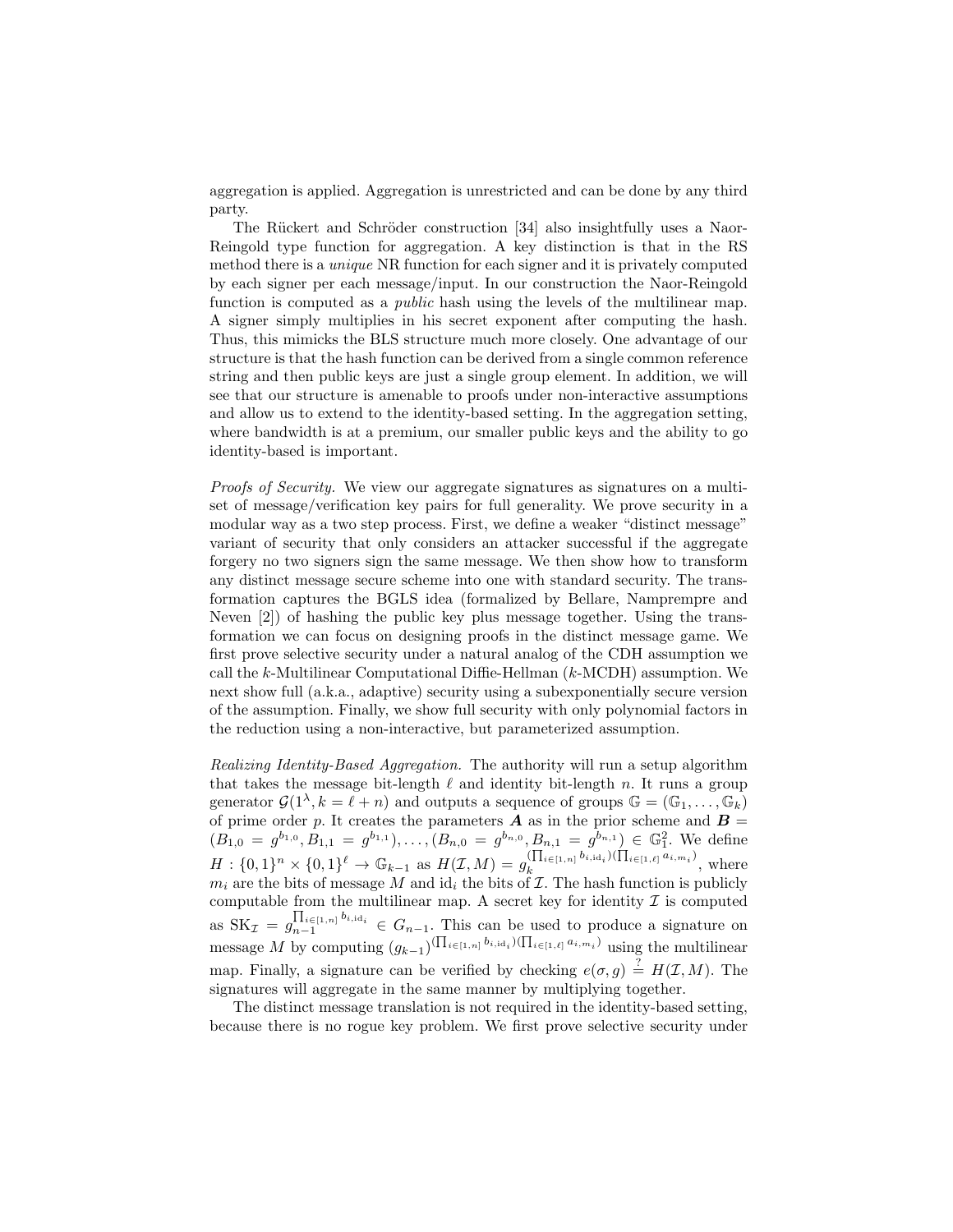the k-MCDH assumption, and then show full security using a subexponentially secure version of the assumption. We provide these proofs in both the generic multilinear and the GGH framework.

Further Applications. Taken altogether we show that multilinear forms provide an opportunity for revisiting cryptographic structures that were strongly associated with the random oracle heuristic. It remains to be seen how widely this direction will apply. One interesting example of an application that currently requires the full domain hash is the decentralized Attribute-Based Encryption system of Lewko and Waters [26]. There is no standard model candidate that has comparable expressiveness. Here performing an analogous transformation to our aggregate signatures hash function gives a candidate construction that we do not immediately see how to break. However, it is less easy to see how our proof techniques would extend to the variant of the Lewko-Waters [26] decentralized ABE scheme.

# 2 Leveled Multilinear Maps and the GGH Graded Encoding

We give a description of generic, leveled multilinear maps. The assumptions used in this setting are defined inline with their respective security proofs. Basic details of the GGH graded algebras analogue of mulitlinear maps are included where used, and for further details, please refer to [19].

For generic, leveled multilinear maps, we assume the existence of a group generator G, which takes as input a security parameter  $1^{\lambda}$  and a positive integer k to indicate the number of allowed pairing operations.  $\mathcal{G}(1^{\lambda}, k)$  outputs a sequence of groups  $\mathbf{G} = (\mathbb{G}_1, \ldots, \mathbb{G}_k)$  each of large prime order  $p > 2^{\lambda}$ . In addition, we let  $g_i$  be a canonical generator of  $\mathbb{G}_i$  (and is known from the group's description). We let  $g = g_1$ .

We assume the existence of a set of bilinear maps  $\{e_{i,j}: G_i\times G_j\to G_{i+j}\mid i,j\geq j\}$ 1;  $i + j \leq k$ . The map  $e_{i,j}$  satisfies the following relation:

$$
e_{i,j}\left(g_i^a, g_j^b\right) = g_{i+j}^{ab} \; : \; \forall a, b \in \mathbb{Z}_p
$$

We observe that one consequence of this is that  $e_{i,j}(g_i, g_j) = g_{i+j}$  for each valid  $i, j$ .

When the context is obvious, we will sometimes abuse notation and drop the subscripts *i*, *j*, For example, we may simply write  $e(g_i^a, g_j^b) = g_{i+j}^{ab}$ .

Algorithmic components of GGH encodings. While we assume familiarity with the basics of GGH encodings [19], we now review the algorithmic components of the GGH encodings that we will use in our constructions and proofs. The setup algorithm  $\mathsf{InstGen}(1^{\lambda}, 1^k)$  takes as input a security parameter  $1^{\lambda}$  and the level of multilinearity  $1^k$ , and outputs the public parameters **params** needed for using the remaining GGH algorithms, along with a special parameter  $p_{zt}$  to be used for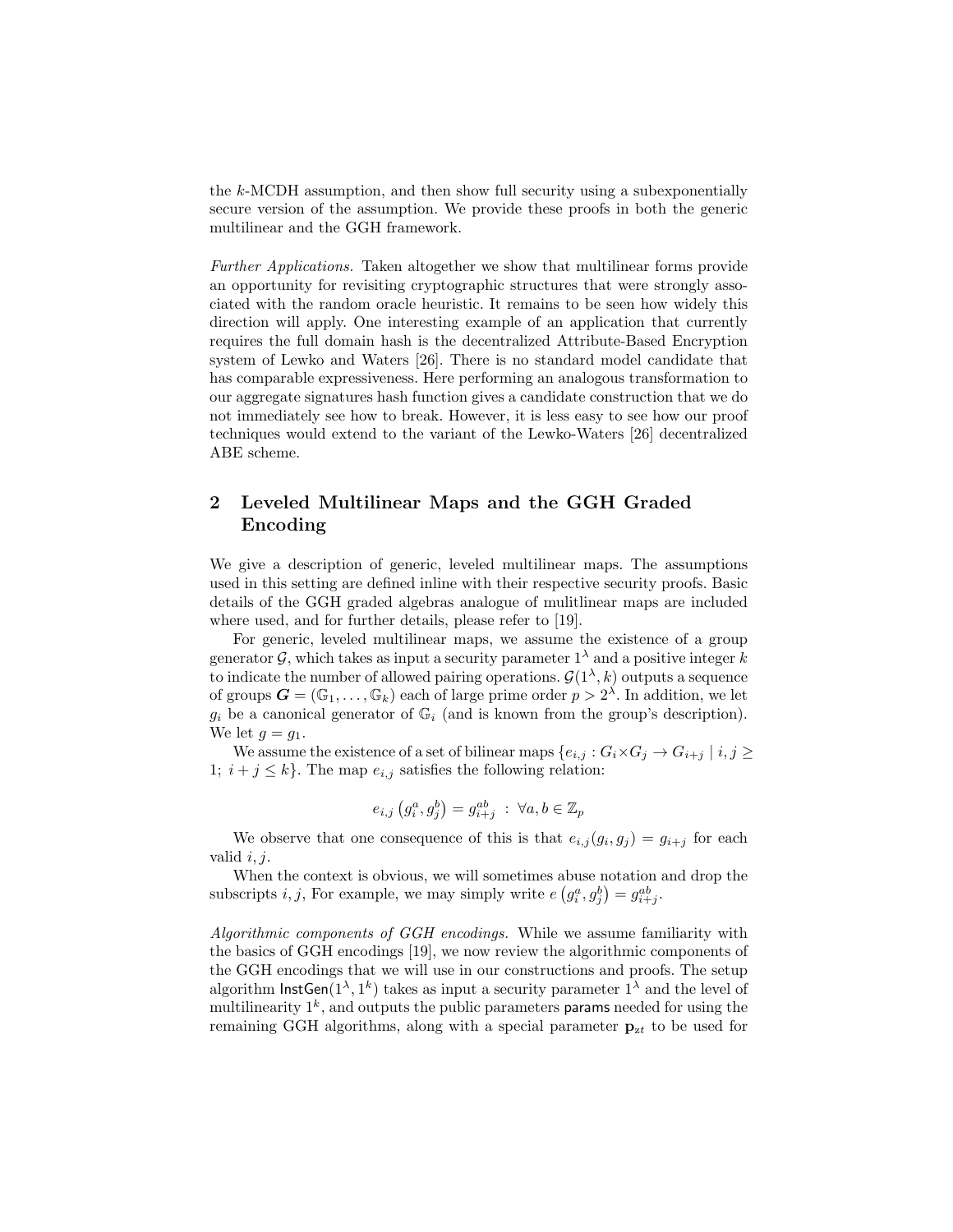zero testing. The sampling algorithm samp(params) outputs a level-0 encoding of a randomly chosen element. The canonicalizing encoding  $\text{cenc}_e(\text{params}, i, \alpha)$ algorithm takes as input an encoding  $\alpha$  of some element a, and outputs a level-i encoding of  $a$ , with re-randomization parameter  $e$ . This canonicalizing encoding algorithm can re-randomize an encoding for a fixed constant number of re-randomization parameters e. Finally, the zero-testing algorithm is $\mathsf{Zero}(\mathbf{p}_{zt}, \alpha)$ takes as input a level-k encoding  $\alpha$ , and accepts iff  $\alpha$  is an encoding of 0. A more elaborate review of these algorithms can be found elsewhere in these proceedings [20] (omitted here for lack of space).

# 3 Definitions for Aggregate and ID-based Aggregate Signatures

We now give our definitions for aggregate signatures. In our setting, each aggregate signature is associated with a *multiset S* over verification key/message pairs (or identity/message pairs in the ID-based setting). A set  $S$  is of the form  $\{(\text{VK}_1, M_1), \ldots, (\text{VK}_{|S|}, M_{|S|})\}$ . Since S is a multiset it is possible to have  $(VK_i, M_i) = (VK_j, M_j)$  for  $i \neq j$ . All signatures, including those that come out of the sign algorithm, are considered to be aggregate signatures. The aggregation algorithm is general in that it can take any two aggregate signatures and combine them into a new aggregate signature.

Our definition allows for an initial trusted setup that will generate a set of common public parameters PP. This will define a bit length of all messages (and identities). In practice one could set these fixed lengths to be the output length  $\ell$  of a collision resistant hash function and allow arbitrary-length messages/identities by first hashing them down to  $\ell$  bits. In the ID-based setting, the authority also produces a master secret key used later to run the key generation algorithm.

We emphasize a few features of our setting. First, aggregation is very general in that it allows for the combination of any two aggregate signatures into a single one. Some prior definitions required an aggregate signature to be combined with a single message signature. This is a limitation for applications where an aggregator comes across two aggregate signatures that is wishes to combine. The aggregation operation does not require any secret keys. The multiset structure allows one to combine two aggregate signatures which both include the same message from the same signer.

We begin formally with the ID-based definition, because it is novel to this work, and then discuss its simpler counterpart.

Authority-Setup( $1^{\lambda}, \ell, n$ ) The trusted setup algorithm takes as input the security parameter as well the bit-length  $\ell$  of messages and bit-length n of the identities. It outputs a common set of public parameters PP and master secret key MSK.

 $KeyGen(MSK, \mathcal{I} \in \{0,1\}^n)$  The key generation algorithm is run by the authority. It takes as input the system master secret key and an identity  $\mathcal{I}$ , and outputs a secret signing key  $SK_{\mathcal{I}}$ .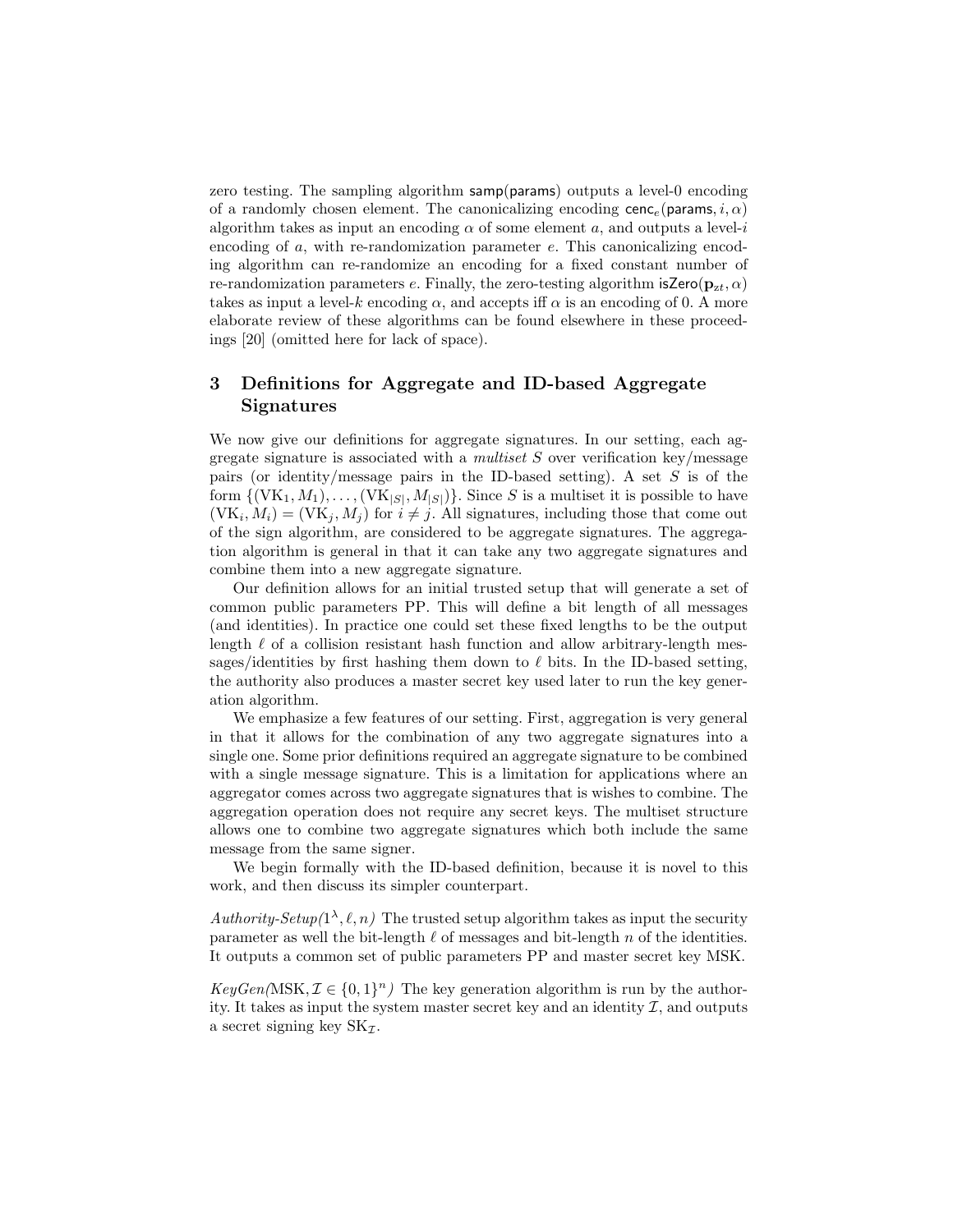$Sign(\text{PP}, \text{SK}_{\mathcal{I}}, \mathcal{I} \in \{0, 1\}^n, M \in \{0, 1\}^{\ell})$  The signing algorithm takes as input a secret signing key and corresponding identity  $\mathcal{I} \in \{0,1\}^n$ , the common public parameters as well as a message  $M \in \{0,1\}^{\ell}$ . It outputs a signature  $\sigma$  for identity  $I$ . We emphasize that a single signature that is output by this algorithm is considered to also be an aggregate signature.

Aggregate(PP,  $\tilde{S}$ ,  $S', \tilde{\sigma}, \sigma'$ ). The aggregation algorithm takes as input two multisets  $\tilde{S}$  and  $S'$  and purported signatures  $\tilde{\sigma}$  and  $\sigma'$ . The elements of  $\tilde{S}$  consist of identity/message pairs  $\{(\tilde{\mathcal{I}}_1, \tilde{M}_1), \ldots, (\tilde{\mathcal{I}}_{|\tilde{S}|}, \tilde{M}_{|\tilde{S}|})\}$  and the elements of S' consist of  $\{(I'_1, M'_1), \ldots, (I'_{|S'|}, M'_{|S'|})\}$ . The process produces a signature  $\sigma$  on the multiset  $S = \tilde{S} \cup S'$ , where  $\cup$  is a multiset union.

Verify(PP,  $S, \sigma$ ). The verification algorithm takes as input the public parameters, a multiset S of identity and message pairs and an aggregate signature  $\sigma$ . It outputs true or false to indicate whether verification succeeded.

Correctness The correctness property states that all valid aggregate signatures will pass the verification algorithm, where a valid aggregate is defined recursively as an aggregate signature derived by an application of the aggregation algorithm on two valid inputs or the signing algorithm. More formally, for all integers  $\lambda, \ell, n, k \geq 1$ , all PP  $\in$  Authority-Setup $(1^{\lambda}, \ell, n)$ , all  $\mathcal{I}_1, \ldots, \mathcal{I}_k \in \{0, 1\}^n$ , all  $SK_{\mathcal{I}_i} \in KeyGen(PP, \mathcal{I}_i)$ , Verify(PP,  $S, \sigma$ ) = 1, if  $\sigma$  is a valid aggregate for multiset S under PP. We say that an aggregate signature  $\sigma$  is valid for multiset S if: (1)  $S = \{(\mathcal{I}_i, M)\}\$ for some  $i \in [1, k]$ ,  $M \in \{0, 1\}^{\ell}$  and  $\sigma \in \text{Sign}(PP, SK_{\mathcal{I}_i}, \mathcal{I}_i, M)$ ; or (2) there exists multisets  $S', \tilde{S}$  where  $S = S' \cup \tilde{S}$  and valid aggregate signatures  $\sigma', \tilde{\sigma}$  on them respectively such that  $\sigma \in \text{Aggregate}(PP, \tilde{S}, S', \tilde{\sigma}, \sigma').$ 

Security Model for Aggregate Signatures. Adapting aggregation [10, 2] to the identity-based setting takes some care in considering how keys are handled and which query requests the adversary should be allowed to make. Informally, in the unforgeability game, it should be computationally infeasible for any adversary to produce a forgery implicating an honest identity, even when the adversary can control all other identities involved in the aggregate and can mount a chosenmessage attack on the honest identity. This is defined using a game between a challenger and an adversary A with respect to scheme  $\Pi = ($ Authority-Setup, KeyGen, Sign, Aggregate, Verify).

 $-I$ **D**-**Unforg** $(\Pi, \mathcal{A}, \lambda, \ell, n)$ :

- **Setup.** The challenger runs Authority-Setup $(1^{\lambda}, \ell, n)$  to obtain PP. It sends PP to  $A$
- Queries. Proceeding adaptively, A can make three types of requests:
	- 1. Create New Key: The challenger begins with an index  $i = 1$  and an empty sequence of index/identity/private key triples T. On input an identity  $\mathcal{I} \in \{0,1\}^n$ , the challenger runs KeyGen(MSK,  $\mathcal{I}$ ) to obtain  $SK_{\mathcal{I}}$ . It adds the triple  $(i, \mathcal{I}, SK_{\mathcal{I}})$  to T and then increments i for the next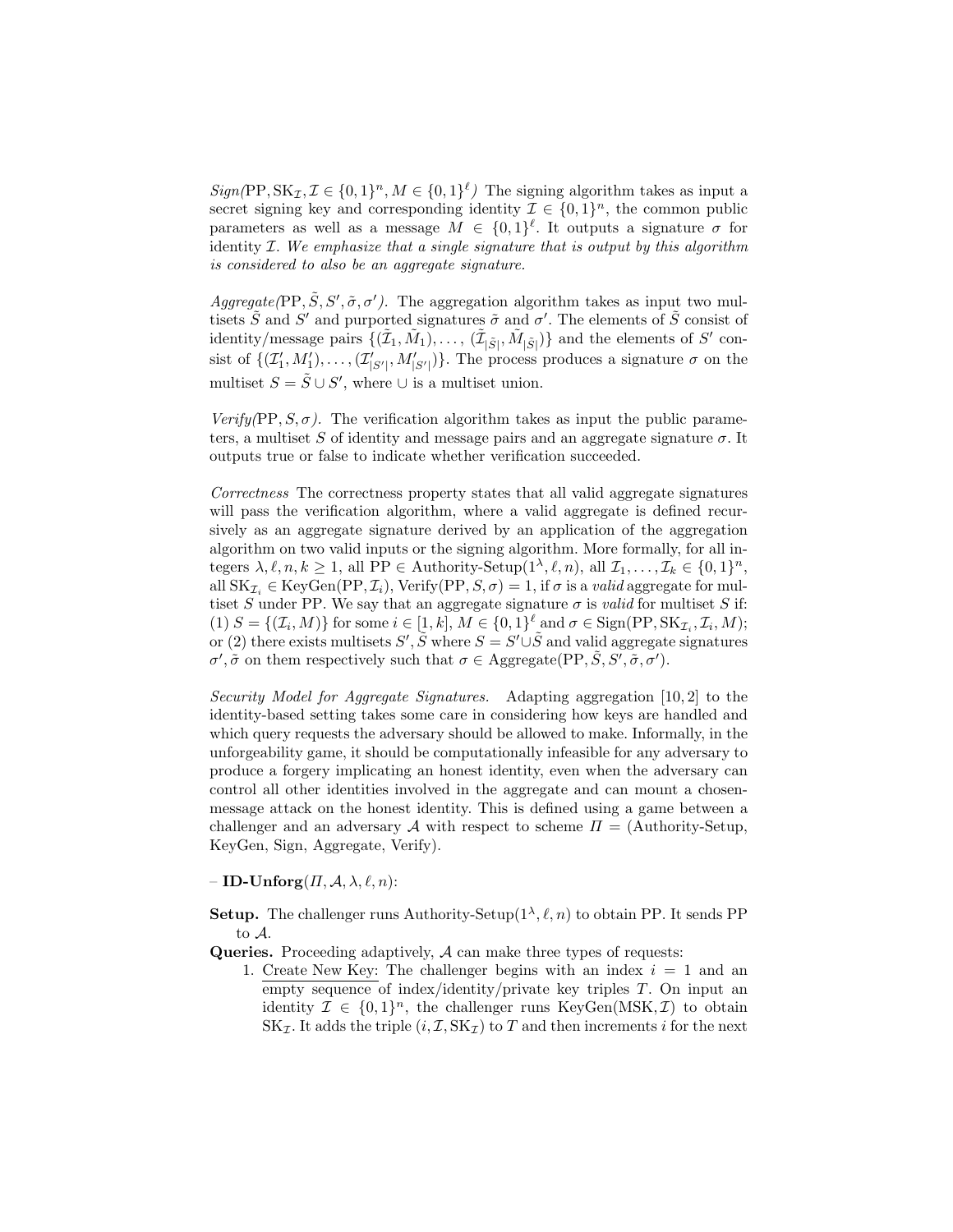call. Nothing is returned to the adversary. We note that the adversary can query this oracle multiple times for the same identity. This will capture security for applications that might release more than one secret key per identity.

- 2. Corrupt User: On input an index  $i \in [1, |T|]$ , the challenger returns to the adversary the triple  $(i, \mathcal{I}_i, \text{SK}_{\mathcal{I}_i}) \in T$ . It returns an error if T is empty or i is out of range.
- 3. Sign: On input an index  $i \in [1, |T|]$  and a message  $M \in \{0, 1\}^{\ell}$ , the challenger obtains the triple  $(i, \mathcal{I}_i, SK_{\mathcal{I}_i}) \in T$  (returning an error if it does not exist) and returns the signature resulting from  $Sign(PP, SK_{\mathcal{I}_i}, \mathcal{I}_i, M)$ to A.
- **Response.** Finally,  $\mathcal A$  outputs a multiset  $S^*$  of identity/message pairs and a purported aggregate signature  $\sigma^*$ .

We say the adversary "wins" or that the output of this experiment is  $1$  if:  $(1)$ Verify(PP,  $S^*, \sigma^*$ ) = 1 and (2) there exists an element  $(\mathcal{I}^*, M^*) \in S^*$  such that  $M^*$  was not queried for a signature by the adversary on any index corresponding to  $\mathcal{I}^*$ ; i.e., any index i such that  $(i, \mathcal{I}^*, \cdot) \in T$ . Otherwise, the output is 0. Define **ID-Forg**<sub>A</sub> as the probability that  $\text{Unforg}(H, \mathcal{A}, \lambda, \ell, n) = 1$ , where the probability is over the coin tosses of the Authority-Setup, KeyGen, and Sign algorithms and of A.

Definition 1 (Adaptive Unforgeability). An ID-based aggregate signature scheme  $\Pi$  is existentially unforgeable with respect to adaptive chosen-message attacks if for all probabilistic polynomial-time adversaries A, the function ID-**Forg**<sub>A</sub> is negligible in  $\lambda$ .

Selective Security. We consider a selective variant to **ID-Unforg** (selective in both the identity and the message) where there is an Init phase before the Setup phase, wherein  $\mathcal A$  gives to the challenger a forgery identity/message pair  $(\mathcal{I}^* \in \{0,1\}^n, M^* \in \{0,1\}^{\ell})$ . The adversary cannot request a signing key for  $\mathcal{I}^*$ . (It may request that the challenger create one or more keys for this identity, but it cannot corrupt any user index i associated with  $\mathcal{I}^*$ .) Moreover, the adversary only "wins" causing the experiment output to be 1 if the normal checks hold (i.e., its signature verifies and it did not request that  $\mathcal{I}^*$  sign  $M^*$ ) and additionally  $(\mathcal{I}^*, M^*)$  appears in  $S^*$ .

Non-ID-Based Aggregates and the Distinct Message Variant. We provide security definitions for the non-ID-based setting in the full version [25] that follow from [10, 2]. We provide adaptive and selective variants. We also identify a weaker "distinct message" security game that is easier to work with. In the full version [25], we describe and prove secure a simple transformation from distinct message security to standard aggregate signature security. The transformation captures the idea of hashing the public key and message together [10, 2] in a modular way. Focusing on distinct message security allows one to avoid the "rogue key" attack (see Section 4.2). We do not consider distinct message security in the ID-based setting, because there are no verification keys.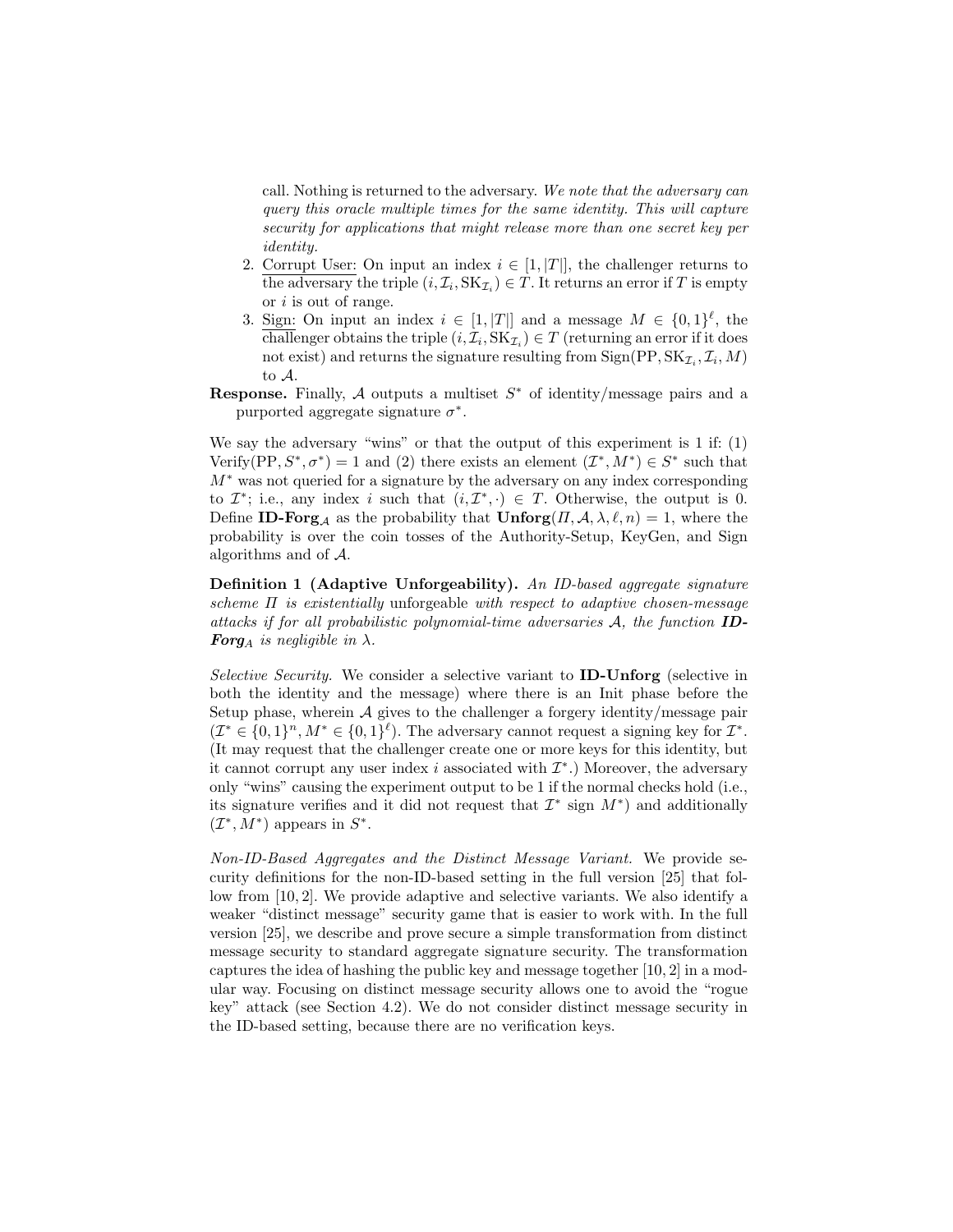# 4 Our Base Aggregate Signature Construction

#### 4.1 Generic Multlinear Construction

 $Setup(1^{\lambda}, \ell)$  The trusted setup algorithm takes as input the security parameter as well as the length  $\ell$  of messages. It first runs  $\mathcal{G}(1^{\lambda}, k = \ell + 1)$  and outputs a sequence of groups  $\mathbb{G} = (\mathbb{G}_1, \ldots, \mathbb{G}_k)$  of prime order p, with canonical generators  $g_1, \ldots, g_k$ , where we let  $g = g_1$ .

Next, it outputs random group elements  $(A_{1,0}, A_{1,1}), \ldots, (A_{\ell,0}, A_{\ell,1}) \in \mathbb{G}_1^2$ . These will be used to compute a function  $H(M) : \{0,1\}^{\ell} \to \mathbb{G}_{k-1}$ , which serves as the analog of the full domain hash function of the BGLS [10] construction. Let  $m_1, \ldots, m_\ell$  be the bits of message M. It is computed iteratively as  $H_1(M) = A_{1,m_1}$  and for  $i \in [2, \ell], H_i(M) = e(H_{i-1}(M), A_{i,m_i}).$  We define  $H(M) = H_{\ell}(M)$ . The public parameters, PP, consist of the group descriptions plus  $(A_{1,0}, A_{1,1}), \ldots, (A_{\ell,0}, A_{\ell,1}).$ 

KeyGen(PP) The key generation algorithm first chooses random  $\alpha \in \mathbb{Z}_p$ . It outputs the public verification key as  $VK = g^{\alpha}$ . The secret key SK is  $\alpha \in \mathbb{Z}_p$ .

 $Sign(\text{PP}, \text{SK}, M \in \{0,1\}^{\ell})$  The signing algorithm computes the signature as  $\sigma = H(M)^{\alpha} \in G_{k-1}$ . This serves as an aggregate signature for the (single element) multiset  $S = (VK, M)$ .

Aggregate(PP,  $\tilde{S}$ ,  $S', \tilde{\sigma}, \sigma'$ ). The aggregation algorithm simply computes the output signature  $\sigma$  as  $\sigma = \tilde{\sigma} \cdot \sigma'$ . The serves as a signature on the multiset  $S = \tilde{S} \cup S'$ , where  $\cup$  is a *multiset union*.

Verify(PP, S,  $\sigma$ ). The verification algorithm parses S as { $(VK_1, M_1), \ldots, (VK_{|S|},$ ,  $M_{|S|}$ }. It then checks that  $e(\sigma, g) \stackrel{?}{=} \prod_{i=1,\dots,|S|} e(H(M_i), \text{VK}_i)$  and accepts if and only if it holds.

Correctness To see correctness, an aggregate  $\sigma$  on  $S = \{ (VK_1, M_1), \ldots, (VK_{|S|},$  $M_{|S|}$  is the product of individual signatures; i.e.,  $\sigma = \prod_{i=1}^{|S|} H(M_i)^{\alpha_i}$  where  $VK_i = g^{\alpha_i}$ , and thus passes the verification equation as:

$$
e(\sigma, g) = e(\prod_{i=1}^{|S|} H(M_i)^{\alpha_i}, g) = \prod_{i=1}^{|S|} e(H(M_i)^{\alpha_i}, g) = \prod_{i=1}^{|S|} e(H(M_i), g)^{\alpha_i}
$$

$$
= \prod_{i=1}^{|S|} e(H(M_i), g^{\alpha_i}) = \prod_{i=1}^{|S|} e(H(M_i), VK_i).
$$

Efficiency and Tradeoffs An aggregate signature is one group element in  $\mathbb{G}_{k-1}$ independent of the number of messages aggregated. In a multilinear setting, the space to represent a group element might grow with k (which is  $\ell + 1$ ). Indeed, this happens in the GGH [19] graded algebra translation. One way to mitigate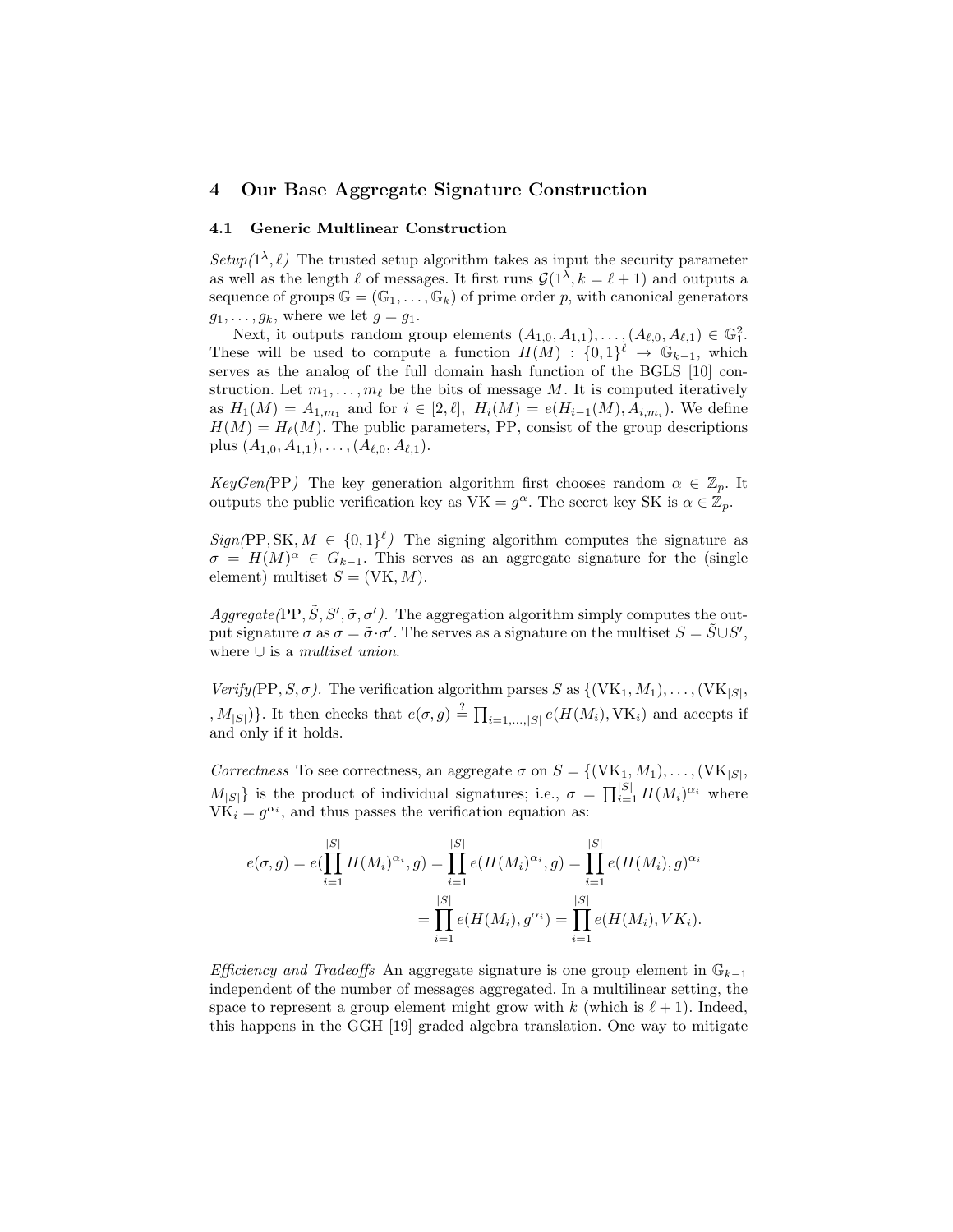this is to differ the message alphabet size in a tradeoff of computation versus storage. The above construction uses a binary message alphabet. If it used an alphabet of  $2^d$  symbols, then the aggregate signature could resident in the group  $G_{\ell/d}$  with  $\ell/d - 1$  pairings required to compute it, at the cost of the public parameters requiring  $2^d \ell$  group elements in G.

Construction in the GGH Framework We give a translation of the above construction to the GGH [19] framework in the full version of this work [25].

#### 4.2 Security Analysis

Assumption 1 (Multilinear Computational Diffie-Hellman: k-MCDH) The k-Multilinear Computational Diffie-Hellman (k-MCDH) problem states the following: A challenger runs  $\mathcal{G}(1^{\lambda},k)$  to generate groups and generators of order p. Then it picks random  $c_1, \ldots, c_k \in \mathbb{Z}_p$ . The assumption then states that given  $g = g_1, g^{c_1}, \ldots, g^{c_k}$  it is hard for any poly-time algorithm to compute  $\int_{k-1}^{\prod_{j \in [1,k]} c_j}$  $k-1$ with better than negligible advantage (in security parameter  $\lambda$ ).

We say that the k-MCDH assumption holds against subexponential advantage if there exists a universal constant  $\epsilon_0 > 0$  such that no polynomial-time algorithm can succeed in the experiment above with probability greater than  $2^{-\lambda^{e_0}}$ . In Section 5.3, we will give a variant of the k-MCDH assumption in the approximate multilinear maps setting of GGH [19] that we will call the GGH k-MCDH assumption. We note that the best cryptanalysis available of the GGH framework [19] suggests that the GGH k-MCDH assumption holds against subexponential advantage.

In the full version [25], we show that the basic aggregate signature scheme for message length  $\ell$  in the distinct message unforgeability game is:

- $-$  Selectively secure under the  $(\ell+1)$ -Multilinear Computational Diffie-Hellman (MCDH) assumption.
- Fully secure under the  $(\ell + 1)$ -MCDH assumption against subexponential advantage.
- Fully secure under a non-interactive, parameterized assumption which depends on message length  $\ell$ , the number of adversarial signing queries and the number of messages in the adversary's forgery.

By applying a simple transformation given in the full version [25] which follows from [10, 2], the distinct message requirement can be removed. Without this transformation, there is a simple attack where the attacker sets some  $VK' =$  $VK^{-1}$  and submits the identity element in  $\mathbb{G}_{k-1}$  as an aggregate forgery for  $S = \{ (VK, M), (VK', M) \}$  for any message M of its choosing.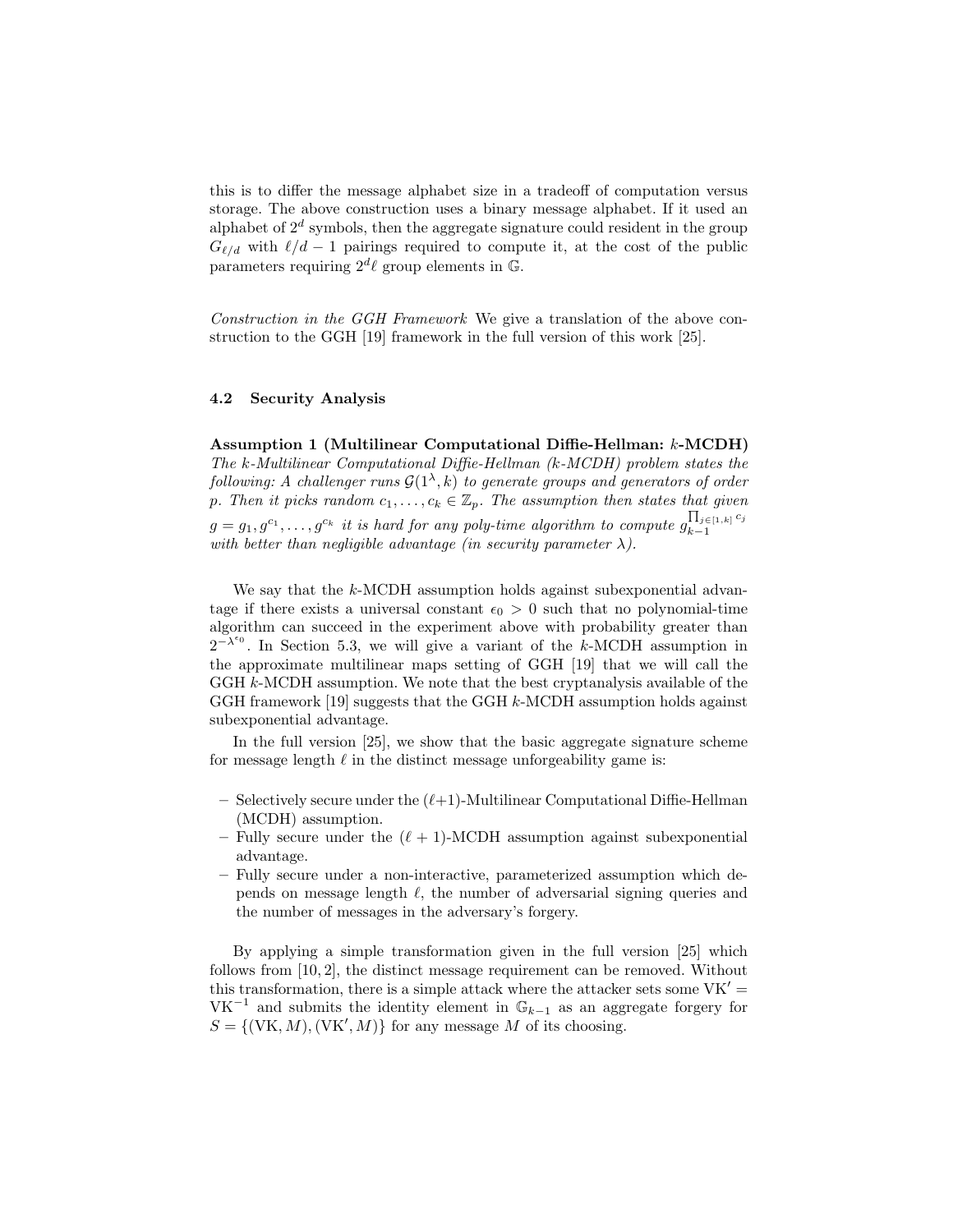# 5 Our ID-Based Aggregate Signature Construction

### 5.1 Generic Multilinear Construction

Authority-Setup( $1^{\lambda}, \ell, n$ ) The trusted setup algorithm is run by the master authority of the ID-based system. It takes as input the security parameter as well the bit-length  $\ell$  of messages and bit-length n of identities. It first runs  $\mathcal{G}(1^{\lambda}, k = \ell + n)$  and outputs a sequence of groups  $\mathbb{G} = (\mathbb{G}_1, \ldots, \mathbb{G}_k)$  of prime order p, with canonical generators  $g_1, \ldots, g_k$ , where we let  $g = g_1$ .

Next, it chooses random elements  $(A_{1,0} = g^{a_{1,0}}, A_{1,1} = g^{a_{1,1}}), \ldots, (A_{\ell,0} = g^{(\ell)}),$  $g^{a_{\ell,0}}, A_{\ell,1} = g^{a_{\ell,1}} \in \mathbb{G}_1^2$  and random exponents  $(b_{1,0}, b_{1,1}), \ldots, (b_{n,0}, b_{n,1}) \in \mathbb{Z}_p^2$ . It sets  $B_{i,\beta} = g^{b_{i,\beta}}$  for  $i \in [1,n]$  and  $\beta \in \{0,1\}$ . These will be used to define a function  $H(\mathcal{I},M): \{0,1\}^n \times \{0,1\}^{\ell} \to \mathbb{G}_k$ . Let  $m_1,\ldots,m_{\ell}$  be the bits of message M and  $id_1, \ldots, id_n$  as the bits of Z. It is computed iteratively as

$$
H_1(\mathcal{I}, M) = B_{1, id_1} \text{ for } i \in [2, n] \ H_i(\mathcal{I}, M) = e(H_{i-1}(\mathcal{I}, M), B_{i, id_i})
$$
  
for  $i \in [n+1, n+\ell=k] \ H_i(\mathcal{I}, M) = e(H_{i-1}(\mathcal{I}, M), A_{i-n, m_{i-n}}).$ 

We define  $H(\mathcal{I}, M) = H_{k=\ell+n}(\mathcal{I}, M).$ 

The public parameters, PP, consist of the group sequence description plus:

 $(A_{1,0}, A_{1,1}), \ldots, (A_{\ell,0}, A_{\ell,1}), (B_{1,0}, B_{1,1}), \ldots, (B_{n,0}, B_{n,1})$ 

The master secret key MSK includes PP together with the values  $(b_{1,0}, b_{1,1}), \ldots$ ,  $(b_{n,0}, b_{n,1}).$ 

 $KeyGen(MSK, \mathcal{I} \in \{0, 1\}^n)$  The signing key for identity  $\mathcal{I}$  is  $SK_{\mathcal{I}} = g_{n-1}^{\prod_{i \in [1, n]} b_{i, id_i}}$  $G_{n-1}$ .

 $Sign(\text{PP}, \text{SK}_{\mathcal{I}}, \mathcal{I} \in \{0,1\}^n, M \in \{0,1\}^{\ell})$  The signing algorithm lets temporary variable  $D_0 = \text{SK}_{\mathcal{I}}$ . Then for  $i = 1$  to  $\ell$  it computes  $D_i = e(D_{i-1}, A_{i,m_i}) \in$  $G_{n-1+i}$ . The output signature is

$$
\sigma = D_{\ell} = (g_{k-1})^{(\prod_{i \in [1,n]} b_{i, \text{id}_i})(\prod_{i \in [1,\ell]} a_{i, m_i})}.
$$

This serves as an ID-based aggregate signature for the (single element) multiset  $S = (\mathcal{I}, M).$ 

Aggregate(PP,  $\tilde{S}$ ,  $S', \tilde{\sigma}, \sigma'$ ). The aggregation algorithm simply computes the output signature  $\sigma$  as  $\sigma = \tilde{\sigma} \cdot \sigma'$ . The serves as a signature on the multiset  $S = \tilde{S} \cup S'$ , where ∪ is a multiset union.

Verify(PP, S,  $\sigma$ ). It parses S as  $\{(\mathcal{I}_1, M_1), \ldots, (\mathcal{I}_{|S|}, M_{|S|})\}$ . It then accepts if and only if

$$
e(\sigma, g) \stackrel{?}{=} \prod_{i=1,\ldots,|S|} H(\mathcal{I}_i, M_i).
$$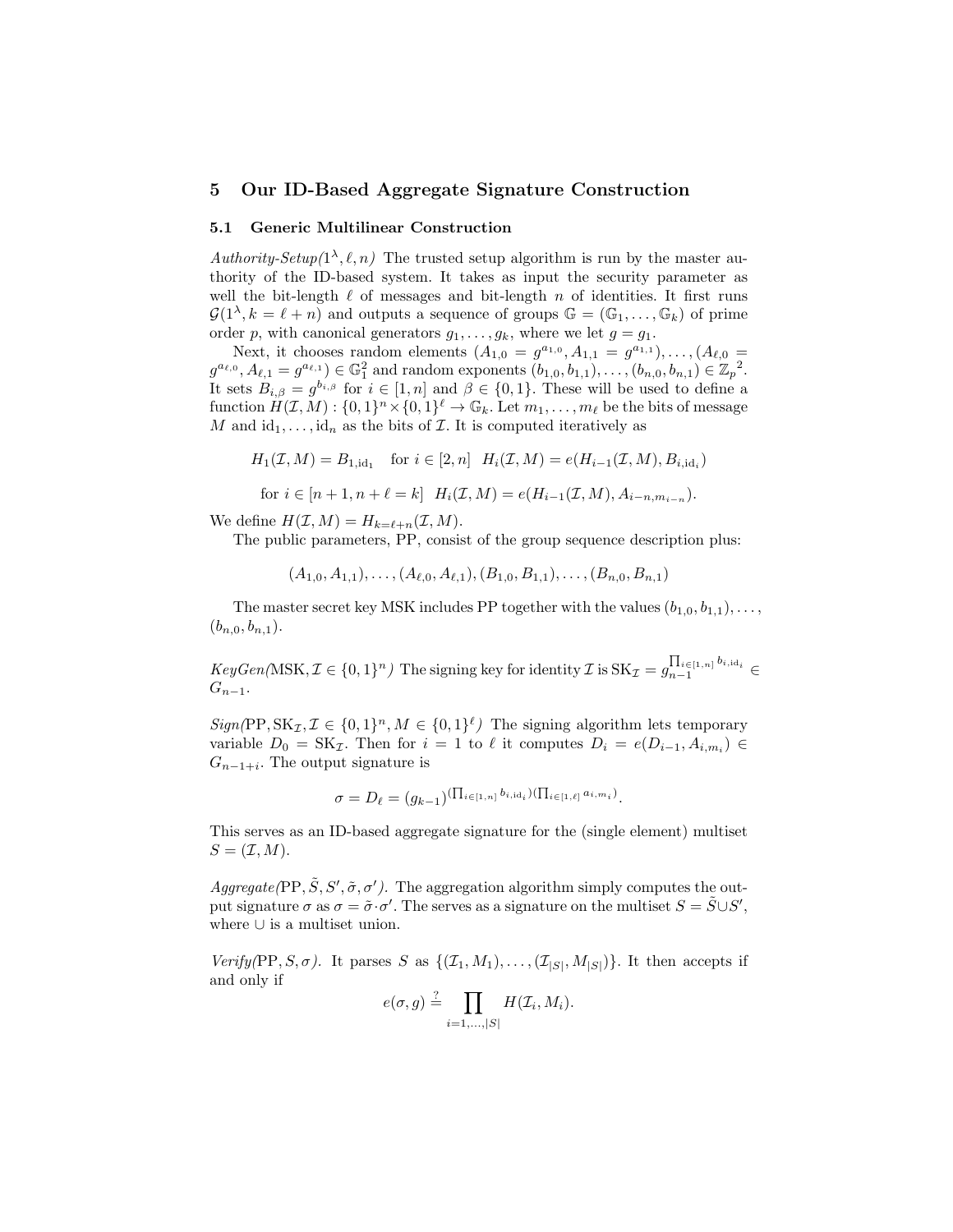Correctness and Security. For correctness, an aggregate  $\sigma$  on  $S = \{(\mathcal{I}_1, M_1), \ldots,$  $(\mathcal{I}_{|S|}, M_{|S|})$  is the product of individual signatures; i.e.,  $\sigma_i$  where  $e(\sigma_i, g)$  =  $H(\mathcal{I}_i, M_i)$ , and thus  $\prod_{i=1}^{|S|} e(\sigma_i, g) = e(\prod_{i=1}^{|S|} \sigma_i, g) = e(\sigma, g) = \prod_{i=1}^{|S|} H(\mathcal{I}_i, M_i)$ . Proof of the following theorem appears in the full version [25] and is similar to the proof for the GGH translation which we provide shortly in Section 5.3.

Theorem 2 (Selective Security of ID-Based Construction). The IDbased aggregate signature scheme for message length  $\ell$  and identity length n in Section 5.1 is selectively secure in the unforgeability game in Section 3 under the  $(\ell + n)$ -MCDH assumption.

#### 5.2 ID-Based Construction in the GGH Framework

We show how to modify our ID-based construction to use the GGH [19] graded algebras analogue of multilinear maps. Please note that we use the same notation developed in [19], with some minor changes: Firstly, we use the canonical encoding function cenc provided by the GGH framework more than once at each level of the encoding, but only a globally fixed constant number of times per level. This is compatible with the GGH encoding [19], and allows for a simpler exposition of our scheme and proof. Also, for ease of notation on the reader, we suppress repeated params arguments that are provided to every algorithm. Thus, for instance, we will write  $\alpha \leftarrow \text{ samp}()$  instead of  $\alpha \leftarrow \text{ samp}(\text{params})$ . Note that in our scheme, there will only ever be a single uniquely chosen value for params throughout the scheme, so there is no cause for confusion. Finally, we use the variant of the GGH framework with "strong" zero-testing, where the zero test statistically guarantees that a vector is a valid encoding of zero if it passes the zero test. For further details on the GGH framework, please refer to [19]. See also [20] in these proceedings.

Authority-Setup( $1^{\lambda}, \ell, n$ ) The trusted setup algorithm is run by the master authority of the ID-based system. It takes as input the security parameter as well the bit-length  $\ell$  of messages and bit-length n of identities. It then runs (params,  $\mathbf{p}_{zt}$ )  $\leftarrow$  InstGen( $1^{\lambda}$ ,  $1^{k=\ell+n}$ ). Recall that params will be implicitly given as input to all GGH-related algorithms below.

Next, it chooses random encodings  $a_{i,\beta} = \textsf{sample}($ ) for  $i \in [1, \ell]$  and  $\beta \in \{0, 1\};$ and random encodings  $b_{i,\beta} = \text{ samp}()$  for  $i \in [1,n]$  and  $\beta \in \{0,1\}$ . Then it assigns  $A_{i,\beta} = \text{cenc}_1(1, a_{i,\beta})$  for  $i \in [1, \ell]$  and  $\beta \in \{0, 1\}$ ; and it assigns  $B_{i,\beta} =$ cenc<sub>1</sub> $(1, b_{i,\beta})$  for  $i \in [1, n]$  and  $\beta \in \{0, 1\}$ .

These will be used to compute a function H mapping  $\ell + n$  bit strings to level  $k-1$  encodings. Let  $m_1, \ldots, m_\ell$  be the bits of M and  $id_1, \ldots, id_n$  be the bits of  $I$ . It is computed iteratively as

 $H_1(\mathcal{I}, M) = B_{1, \text{id}_1}$  for  $i \in [2, n]$   $H_i(\mathcal{I}, M) = H_{i-1}(\mathcal{I}, M) \cdot B_{i, \text{id}_i}$ 

for  $i \in [n+1, n+\ell = k]$   $H_i(\mathcal{I}, M) = H_{i-1}(\mathcal{I}, M) \cdot A_{i-n, m_{i-n}}.$ 

We define  $H(\mathcal{I}, M) = \text{cenc}_2(k, H_{k=\ell+n}(\mathcal{I}, M)).$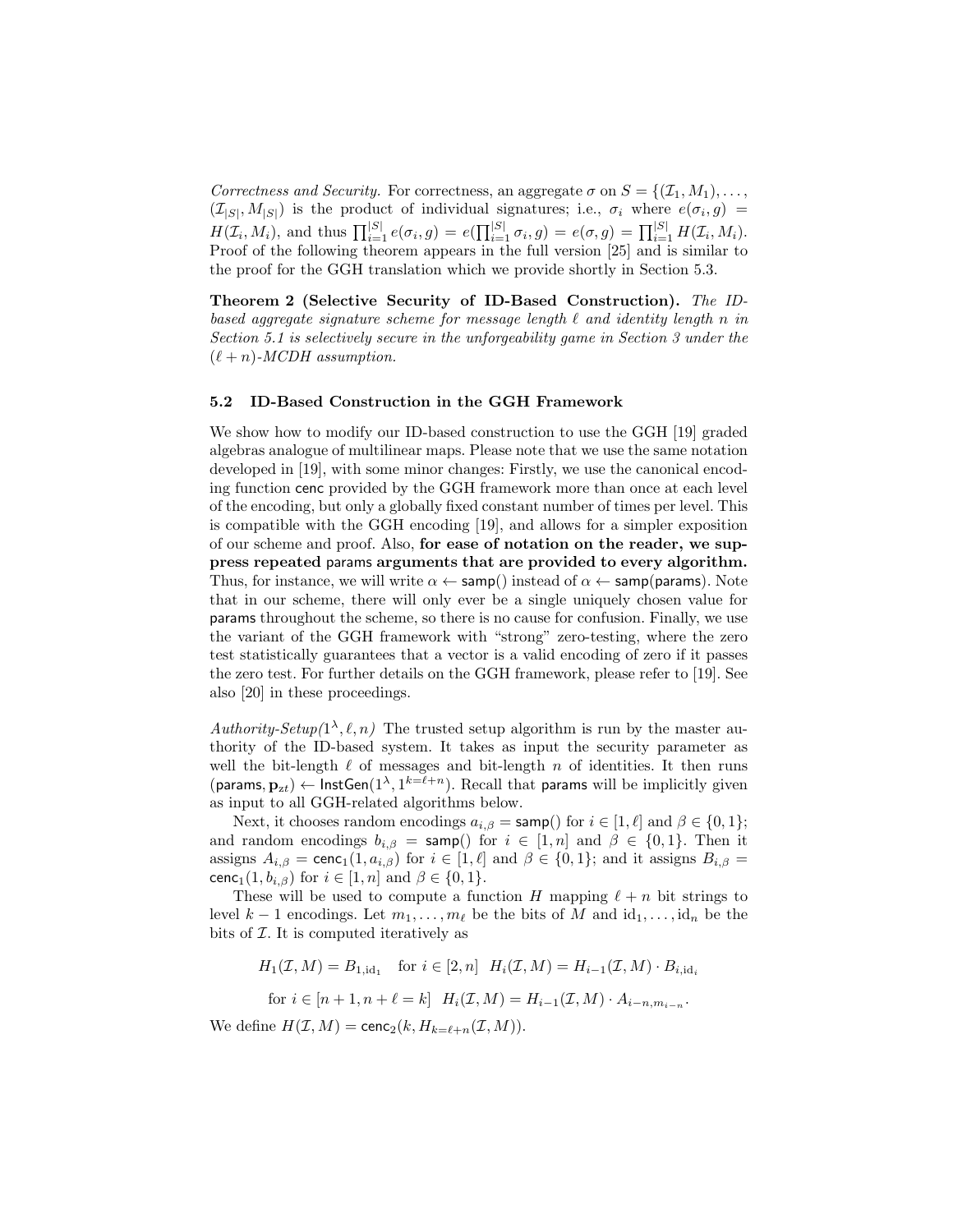The public parameters, PP, consist of the params,  $\mathbf{p}_{zt}$  plus:

$$
(A_{1,0}, A_{1,1}), \ldots, (A_{\ell,0}, A_{\ell,1}), (B_{1,0}, B_{1,1}), \ldots, (B_{n,0}, B_{n,1})
$$

Note that **params** includes a level 1 encoding of 1, which we denote as  $q$ .

The master secret key MSK includes PP together with the encodings  $(b_{1,0}, b_{1,1}),$  $\ldots$ ,  $(b_{n,0}, b_{n,1}).$ 

 $KeyGen(MSK, \mathcal{I} \in \{0, 1\}^n)$  The signing key for identity  $\mathcal{I}$  is  $SK_{\mathcal{I}} = \text{cenc}_2(n - \mathcal{I})$  $1, \prod_{i \in [1,n]} b_{i, \text{id}_i}$ .

 $Sign(\text{PP}, \text{SK}_{\mathcal{I}}, \mathcal{I} \in \{0,1\}^n, M \in \{0,1\}^{\ell})$  The signing algorithm lets temporary variable  $D_0 = \text{SK}_{\mathcal{I}}$ . Then for  $i = 1$  to  $\ell$  it computes  $D_i = D_{i-1} \cdot A_{i,m_i}$ . The output signature is

$$
\sigma = \text{cenc}_3(k-1, D_\ell).
$$

This serves as an ID-based aggregate signature for the (single element) multiset  $S = (\mathcal{I}, M).$ 

Aggregate(PP,  $\tilde{S}$ ,  $S', \tilde{\sigma}, \sigma'$ ). The aggregation algorithm simply computes the output signature  $\sigma$  as  $\sigma = \tilde{\sigma} + \sigma'$ . The serves as a signature on the multiset  $S = \tilde{S} \cup S'$ , where ∪ is a multiset union.

Verify(PP, S,  $\sigma$ ). The verification algorithm parses S as  $\{(\mathcal{I}_1, M_1), \ldots, (\mathcal{I}_{|S|}, M_{|S|})\}.$ It rejects if the multiplicity of any identity/message pair is greater than  $2^{\lambda}$ .

The algorithm then proceeds to check the signature by setting  $\tau = \text{cenc}_2(1, q)$ , and testing: :

isZero 
$$
\left(\mathbf{p}_{zt}, \tau \cdot \sigma - \sum_{i=1,\ldots,|S|} H(\mathcal{I}_i, M_i)\right)
$$

and accepts if and only if the zero testing procedure outputs true. Recall that  $g$ above is a canonical level 1 encoding of 1 that is included in params, part of the public parameters.

Correctness. Correctness follows from the same argument as for the ID-based aggregate signature scheme in the generic multilinear setting.

# 5.3 Proof of Security for ID-based Aggregate Signatures in the GGH framework

We now describe how to modify our proof of security for our ID-based construction to use the GGH [19] graded algebras analogue of multilinear maps. As before, for ease of notation on the reader, we suppress repeated params arguments that are provided to every algorithm. For further details, please see [19].

We begin by describing the GGH analogue of the  $k$ -MCDH assumption that we will employ: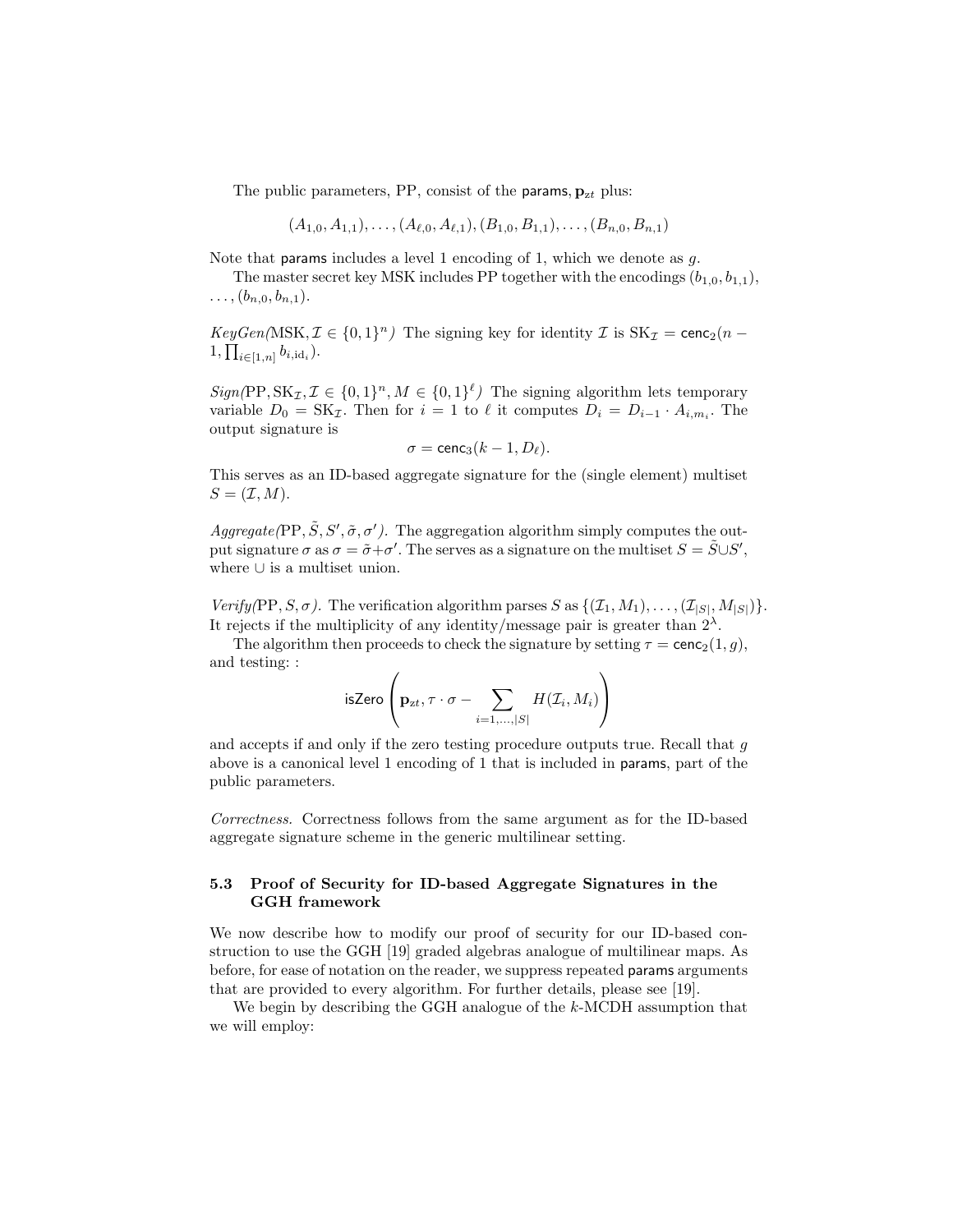Assumption 3 (GGH analogue of k-MCDH: GGH k-MCDH) The GGH k-Multilinear Computational Diffie-Hellman (GGH k-MCDH) problem states the following: A challenger runs  ${\sf InstGen}(1^\lambda,1^k)$  to obtain  $({\sf params},{\bf p}_{zt})$ . Note that params includes a level 1 encoding of 1, which we denote as g. Then it picks random  $c_1, \ldots, c_k$  each equal to the result of a fresh call to samp().

The assumption then states that given params,  $p_{zt}$ , cenc<sub>1</sub> $(1, c_1)$ , ..., cenc<sub>1</sub> $(1, c_k)$ it is hard for any poly-time algorithm to compute an integer  $t \in [1,2^{\lambda}]$  and an encoding z such that

$$
zTst\left(\mathbf{p}_{zt},\mathsf{cenc}_2(1,g)\cdot z-\mathsf{cenc}_1(k,t\cdot\prod_{j\in[1,k]}c_j)\right)
$$

outputs true.

We say the GGH k-MCDH assumption holds against subexponential advantage if there exists a universal constant  $\epsilon_0 > 0$  such that no polynomial-time algorithm can succeed in the experiment above with probability greater than  $2^{\lambda^{\epsilon_0}}$ . The best cryptanalysis available of the GGH framework [19] suggests that the GGH k-MCDH assumption holds against subexponential advantage.

We establish full security of our ID-based aggregate signature scheme conditioned on the k-MCDH assumption holding against subexponential advantage. This follows immediately from the following theorem and a standard complexity leveraging argument:

Theorem 4 (Selective Security of GGH ID-Based Construction). The ID-based aggregate signature scheme for message length  $\ell$  and identity length n in Section 5.2 is selectively secure in the unforgeability game in Section 3 under the GGH  $(\ell + n)$ -MCDH assumption.

**Corollary 1.** The ID-based aggregate signature scheme for message length  $\ell$  in Section 5.2 is fully secure in the distinct message unforgeability game under the  $GGH$  ( $\ell + n$ )-MCDH assumption against subexponential advantage.

Proof. This follows immediately from a complexity leveraging argument: the security parameter  $\lambda$  is chosen to ensure that  $2^{\lambda^{e_0}} >> 2^{\ell}$ , where  $2^{-\lambda^{e_0}}$  is the maximum probability of success allowed in the  $k$ -MCDH assumption against subexponential advantage. Now, to establish full security, the simulator performs exactly as in the selective security proof, but first it simply guesses the message that will be forged (instead of expecting the adversary to produce this message). Because this guess will be correct with probability at least  $2^{-\ell}$ , and the security parameter  $\lambda$  is chosen carefully, full security with polynomial advantage (or even appropriately defined subexponential advantage) implies an attacker on the GGH k-MCDH assumption with subexponential advantage.

*Proof.* (of Theorem 4) We show that if there exists a PPT adversary  $A$  that can break the selective security of the ID-based aggregate signature scheme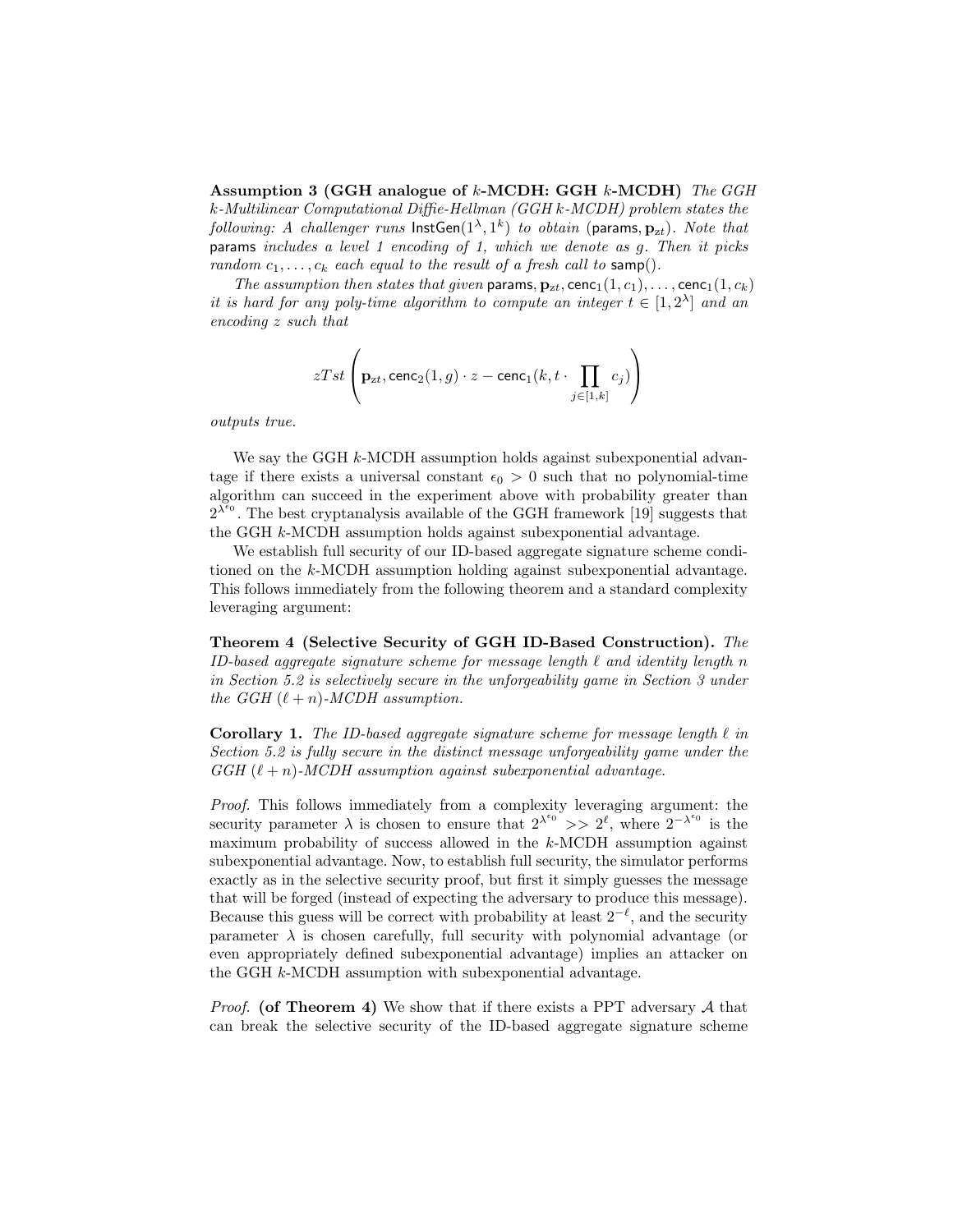in the unforgettability game with probability  $\epsilon$  for message length  $\ell$ , identity length n and security parameter  $\lambda$ , then there exists a PPT simulator that can break the GGH  $(\ell + n)$ -MCDH assumption for security parameter  $\lambda$  with probability  $\epsilon$ . The simulator takes as input a GGH MCDH instance params,  $p_{zt}$ ,  $C_1$  = cenc<sub>1</sub>(1, c<sub>1</sub>), ...,  $C_k$  = cenc<sub>1</sub>(1, c<sub>k</sub>) where  $k = \ell + n$ . Let  $m_i$ denote the *i*th bit of M and  $\mathrm{id}_i$  denote the *i*th bit of  $\mathcal I$ . The simulator plays the role of the challenger in the game as follows.

- **Init.** Let  $\mathcal{I}^* \in \{0,1\}^n$  and  $M^* \in \{0,1\}^{\ell}$  be the forgery identity/message pair output by  $\mathcal{A}$ .
- **Setup.** The simulator chooses random  $x_1, \ldots, x_\ell, y_1, \ldots, y_n$  with fresh calls to samp(). For  $i = 1$  to  $\ell$ , let  $A_{i,m_i^*} = C_{i+n}$  and  $A_{i,m_i^*} = \text{cenc}_1(1,x_i)$ . For  $i = 1$  to n, let  $B_{i, id_i^*} = C_i$  and  $B_{i, id_i^*} = \text{cenc}_1(1, y_i)$ . The parameters are distributed independently and uniformly at random as in the real scheme.
- Queries. Conceptually, the simulator will be able to create keys or signatures for the adversary, because his requests will differ from the challenge identity or message in at least one bit. More specifically,
	- 1. Create New Key: The simulator begins with an index  $i = 1$  and an empty sequence of index/identity/private key triples  $T$ . On input an identity  $\mathcal{I} \in \{0,1\}^n$ , if  $\mathcal{I} = \mathcal{I}^*$ , the simulator records  $(i, \mathcal{I}^*, \perp)$  in T. Otherwise, the simulator computes the secret key as follows. Let  $\beta$  be the first index such that  $\mathrm{id}_i \neq \mathrm{id}_i^*$ . Compute  $s = \prod_{i=1,\dots,n} \lambda_i \neq \beta B_{i,\mathrm{id}_i}$ . Then compute  $\text{SK}_{\mathcal{I}}$  = cenc<sub>2</sub>(n – 1, s · y<sub>β</sub>). Record (i, I, SK<sub>I</sub>) in T. Secret keys are well-formed and, due to the rerandomization in the  $cenc_2$  algorithm, are distributed in a manner statistically exponentially close to the keys generated in the real game.
	- 2. Corrupt User: On input an index  $i \in [1, |T|]$ , the simulator returns to the adversary the triple  $(i, \mathcal{I}_i, \text{SK}_{\mathcal{I}_i}) \in T$ . It returns an error if T is empty or i is out of range. Recall that i cannot be associated with  $\mathcal{I}^*$  in this game.
	- 3. Sign: On input an index  $i \in [1, |T|]$  and a message  $M \in \{0, 1\}^{\ell}$ , the simulator obtains the triple  $(i, \mathcal{I}_i, SK_{\mathcal{I}_i}) \in T$  or returns an error if it does not exist. If  $\mathcal{I}_i \neq \mathcal{I}^*$ , then the simulator signs M with  $\text{SK}_{\mathcal{I}_i}$  in the usual way.

If  $\mathcal{I}_i = \mathcal{I}^*$ , then we know  $M \neq M^*$ . Let  $\beta$  be the first index such that  $m_{\beta} \neq m_{\beta}^*$ . First compute  $\sigma' = \prod_{i=1,\dots,\ell \wedge i \neq \beta} A_{i,m_i}$ . Next, compute  $\sigma'' = \sigma' \cdot x_i$ . Also compute  $\gamma = \prod_{i=1,\dots,n} B_{i, \text{id}_i}$ . Finally, compute  $\sigma =$ cenc<sub>3</sub>( $k - 1, \gamma \cdot \sigma'$ ) Return  $\sigma$  to A. Signatures are well-formed and, due to the rerandomization in the  $cenc_3$  algorithm, distributed in a manner statistically exponentially close to the keys generated in the real game.

**Response.** Eventually, A outputs an aggregate signature  $\sigma^*$  on multiset  $S^*$ where  $(\mathcal{I}^*, M^*) \in S^*$ . The simulator will extract from this a solution to the MCDH problem. This works by iteratively computing all the other signatures in  $S^*$  and then subtracting them out of the aggregate until only one or more signatures on  $(\mathcal{I}^*, M^*)$  remain. That is, the simulator takes an aggregate for  $S^*$  and computes an aggregate signature for  $S'$  where  $S'$  has one less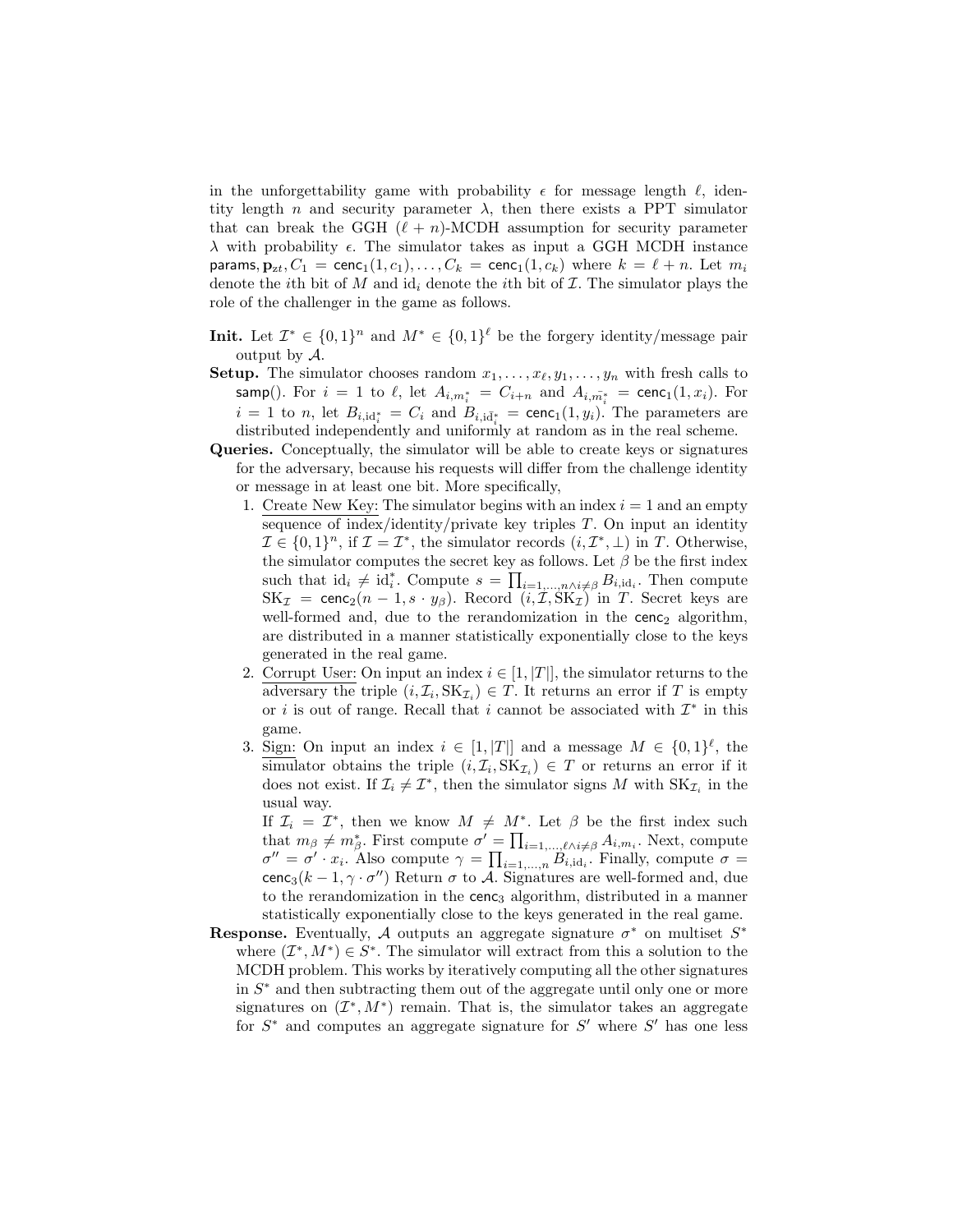verification key/message pair than  $S$  at each step. These signatures will be computed as in the query phase.

Eventually, we have an aggregate  $\sigma'$  on  $t \geq 1$  instances of  $(\mathcal{I}^*, M^*)$ . However recall that  $H(\mathcal{I}^*, M^*)$  is a level k encoding of  $\left(\prod_{i\in [1,n]} b_{i, \text{id}_i^*}\right) \left(\prod_{i\in [1,\ell]} a_{i, m_i^*}\right) =$  $\prod_{i\in[k]}c_i$ . Thus verification of the signature  $\sigma'$  implies that  $(t,\sigma')$  is a solution to the GGH k-MCDH problem, and so the simulator returns  $(t, \sigma')$  to break the GGH k-MCDH assumption.

The responses of the challenger are distributed statistically exponentially closely to the real unforgeability game. The simulator succeeds whenever A does.

# References

- 1. Jae Hyun Ahn, Matthew Green, and Susan Hohenberger. Synchronized aggregate signatures: new definitions, constructions and applications. In ACM Conference on Computer and Communications Security, pages 473–484, 2010.
- 2. Mihir Bellare, Chanathip Namprempre, and Gregory Neven. Unrestricted aggregate signatures. In ICALP, pages 411–422, 2007.
- 3. Mihir Bellare and Phillip Rogaway. Random oracles are practical: A paradigm for designing efficient protocols. In ACM Conference on Computer and Communications Security, pages 62–73, 1993.
- 4. Alexandra Boldyreva. Threshold signatures, multisignatures and blind signatures based on the gap-diffie-hellman-group signature scheme. In Public Key Cryptography, pages 31–46, 2003.
- 5. Alexandra Boldyreva, Craig Gentry, Adam O'Neill, and Dae Hyun Yum. Ordered multisignatures and identity-based sequential aggregate signatures, with applications to secure routing. In ACM Conference on Computer and Communications Security, pages 276–285, 2007.
- 6. Dan Boneh and Xavier Boyen. Efficient selective-id secure identity-based encryption without random oracles. In EUROCRYPT, pages 223–238, 2004.
- 7. Dan Boneh and Xavier Boyen. Secure identity based encryption without random oracles. In CRYPTO, pages 443–459, 2004.
- 8. Dan Boneh and Xavier Boyen. Short signatures without random oracles. In EU-ROCRYPT, pages 56–73, 2004.
- 9. Dan Boneh and Matthew K. Franklin. Identity-based encryption from the weil pairing. SIAM J. Comput., 32(3):586–615, 2003. extended abstract in Crypto 2001.
- 10. Dan Boneh, Craig Gentry, Ben Lynn, and Hovav Shacham. Aggregate and verifiably encrypted signatures from bilinear maps. In EUROCRYPT, pages 416–432, 2003.
- 11. Dan Boneh, Ben Lynn, and Hovav Shacham. Short signatures from the weil pairing. In ASIACRYPT, pages 514–532, 2001.
- 12. Dan Boneh and Alice Silverberg. Applications of multilinear forms to cryptography. IACR Cryptology ePrint Archive, 2002:80, 2002.
- 13. Kyle Brogle, Sharon Goldberg, and Leonid Reyzin. Sequential aggregate signatures with lazy verification from trapdoor permutations - (extended abstract). In ASIACRYPT, pages 644–662, 2012.
- 14. Ran Canetti, Oded Goldreich, and Shai Halevi. The random oracle methodology, revisited. J. ACM, 51(4):557–594, 2004.